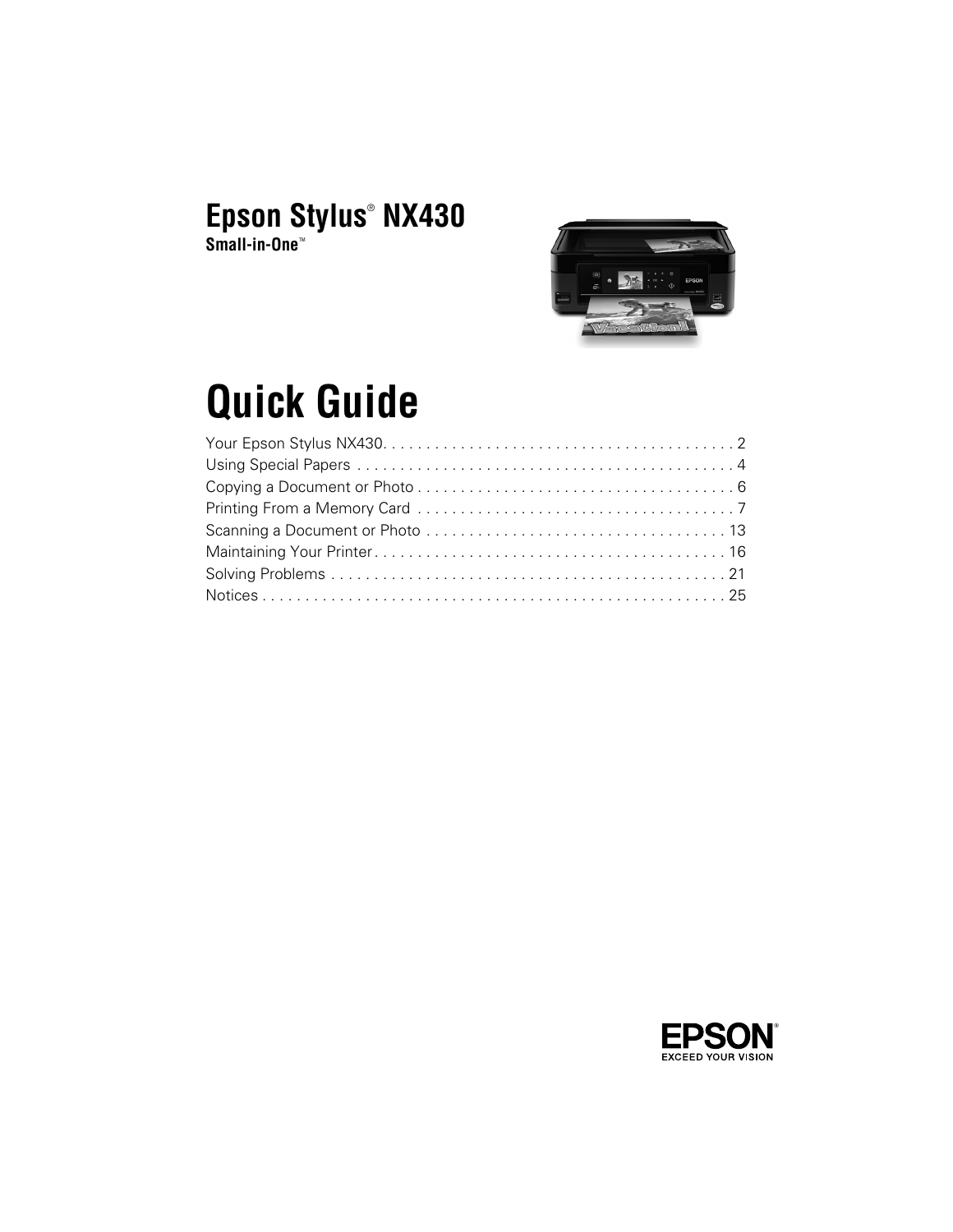# <span id="page-1-0"></span>**Your Epson Stylus NX430**

After you set up your Epson Stylus® NX430 (see the *Start Here* sheet), turn to this *Quick Guide* and your online *User's Guide* for instructions on using your product.

| <b>Features</b>                                                                      | Where to find information                                       |
|--------------------------------------------------------------------------------------|-----------------------------------------------------------------|
| Print photos without a computer                                                      | See page 7 for instructions.                                    |
| Crop photos and print in various layouts-<br>directly from your camera's memory card | See the online User's Guide for instructions.                   |
| Get high-quality copies with one touch                                               | See page 6 for instructions.                                    |
| Restore faded colors in old photos as you copy                                       | See the online User's Guide for instructions.                   |
| Share the product on your wireless network                                           | See the <i>Start Here</i> sheet and the online<br>User's Guide. |
| Individual ink cartridges available in different<br>sizes and colors                 | See page 18 for instructions.                                   |
| Wireless printing from mobile devices with<br>Epson Connect                          | See www.epson.com/connect.                                      |

# **Using the Control Panel**

The control panel is adjustable. Squeeze the release bar underneath to raise or lower it as shown.



**Caution:** The touchpad responds only to direct finger touch. Make sure you press the touchpad gently with the tip of your finger, and do not use any objects such as a pencil or pen.

**Note:** To turn off the "beep" heard when you press a button, select **N** Setup > Printer Setup > Sound > Off.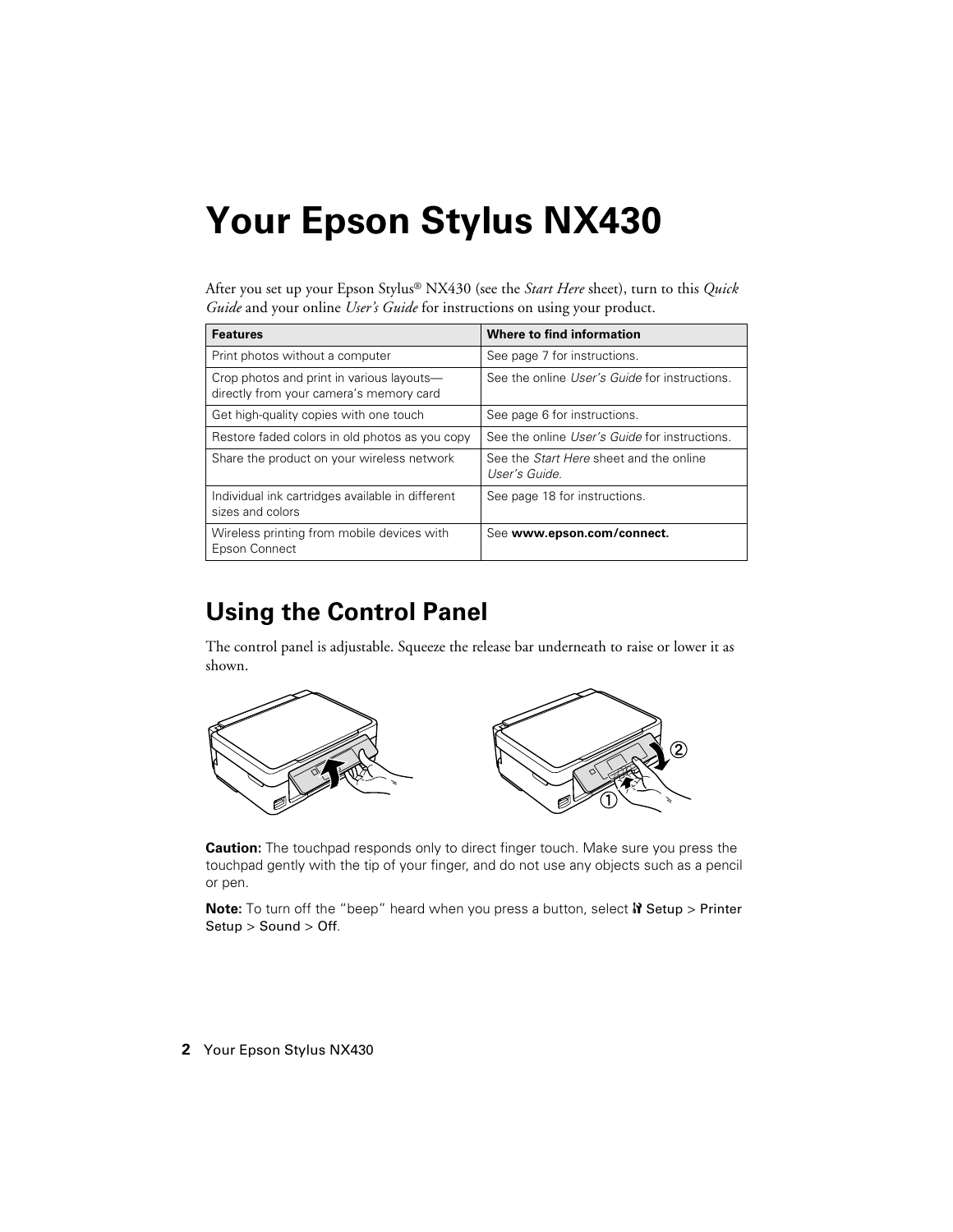The control panel makes it easy to use all the features of your product. To save energy, the control panel goes dark after several minutes of inactivity. Press any button to wake it up.



Here's how the buttons and light work:

| <b>Button</b>                                                                    | <b>Description</b>                                                           |
|----------------------------------------------------------------------------------|------------------------------------------------------------------------------|
| $^{\prime}$                                                                      | Turn the product on or off                                                   |
| (WTFi)                                                                           | Green light indicates that the product is connected to your wireless network |
|                                                                                  | Return to the Home screen                                                    |
|                                                                                  | Select a photo to print, or increase the number of copies                    |
|                                                                                  | Decrease the number of copies                                                |
| ◙                                                                                | Stop the current operation or reset settings                                 |
| $\blacklozenge, \blacktriangleright,$<br>$\blacktriangle$ , $\blacktriangledown$ | Access more options or display more photos                                   |
| <b>OK</b>                                                                        | Confirm your selection                                                       |
| $\mathcal{L}$                                                                    | Cancel the current operation and return to the previous screen               |
|                                                                                  | Start printing, copying, or scanning                                         |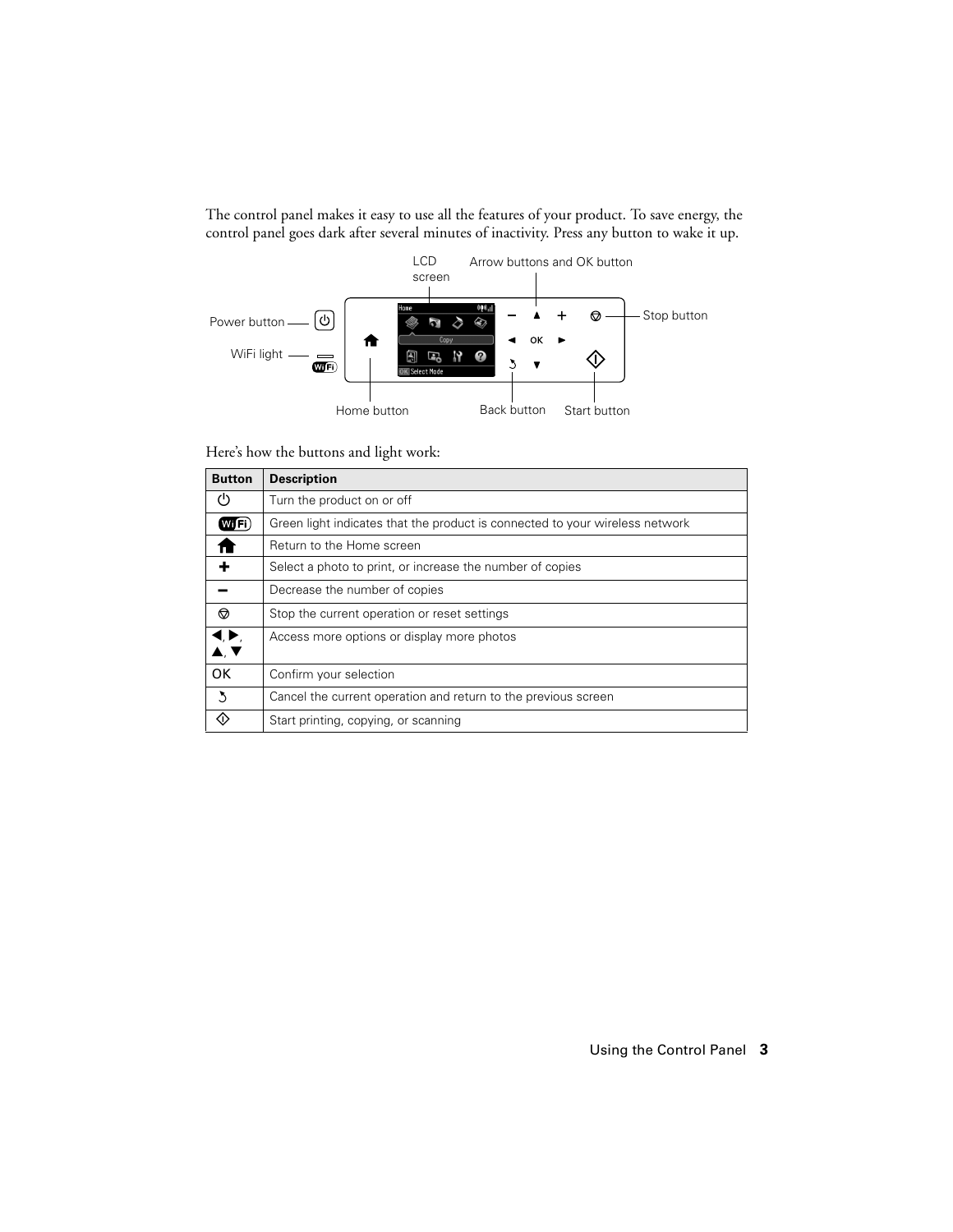# <span id="page-3-0"></span>**Using Special Papers**

Epson offers a wide array of high quality papers, making it easy to maximize the impact of your photos, presentations, and creative projects.

You can purchase genuine Epson ink and paper at Epson Supplies Central® at **www.epson.com/ink3** (U.S. sales) or **www.epson.ca** (Canadian sales). You can also purchase supplies from an Epson authorized reseller. To find the nearest one, call 800-GO-EPSON (800-463-7766).

| Paper type                                         | <b>Size</b>                                               | Part<br>number                | <b>Sheet</b><br>count |
|----------------------------------------------------|-----------------------------------------------------------|-------------------------------|-----------------------|
| Epson Ultra Premium Photo Paper<br>Glossy          | $4 \times 6$ inches (102 $\times$ 152 mm)                 | S042181<br>S042174            | 60<br>100             |
|                                                    | $5 \times 7$ inches (127 $\times$ 178 mm)                 | S041945                       | 20                    |
|                                                    | $8 \times 10$ inches (203 $\times$ 254 mm)                | S041946                       | 20                    |
|                                                    | Letter $(8.5 \times 11)$ inches<br>$[216 \times 279$ mml) | S042182<br>S042175            | 25<br>50              |
| Epson Premium Photo Paper Glossy                   | $4 \times 6$ inches (102 $\times$ 152 mm)                 | S041808<br>S041727            | 40<br>100             |
|                                                    | $5 \times 7$ inches (127 $\times$ 178 mm)                 | S041464                       | 20                    |
|                                                    | $8 \times 10$ inches (203 $\times$ 254 mm)                | S041465                       | 20                    |
|                                                    | Letter $(8.5 \times 11)$ inches<br>$[216 \times 279$ mml) | S042183<br>S041667            | 25<br>50              |
| Epson Premium Photo Paper Semi-                    | $4 \times 6$ inches (102 $\times$ 152 mm)                 | S041982                       | 40                    |
| gloss                                              | Letter $(8.5 \times 11)$ inches<br>$[216 \times 279$ mml) | S041331                       | 20                    |
| Epson Photo Paper Glossy                           | $4 \times 6$ inches (102 $\times$ 152 mm)                 | S041809<br>S042038            | 50<br>100             |
|                                                    | Letter $(8.5 \times 11)$ inches<br>$[216 \times 279$ mml) | S041141<br>S041649<br>S041271 | 20<br>50<br>100       |
| Epson Bright White Paper                           | Letter $(8.5 \times 11)$ inches<br>$[216 \times 279$ mm]) | S041586                       | 500                   |
| Epson Brochure & Flyer Paper Matte<br>Double-sided | Letter $(8.5 \times 11)$ inches<br>$[216 \times 279$ mml) | S042384                       | 150                   |
| Epson Ultra Premium Presentation<br>Paper Matte    | Letter $(8.5 \times 11)$ inches<br>$[216 \times 279$ mm]) | S041341                       | 50                    |
| Epson Premium Presentation Paper                   | $8 \times 10$ inches (203 $\times$ 254 mm)                | S041467                       | 50                    |
| Matte                                              | Letter $(8.5 \times 11)$ inches<br>$[216 \times 279$ mml) | S041257<br>S042180            | 50<br>100             |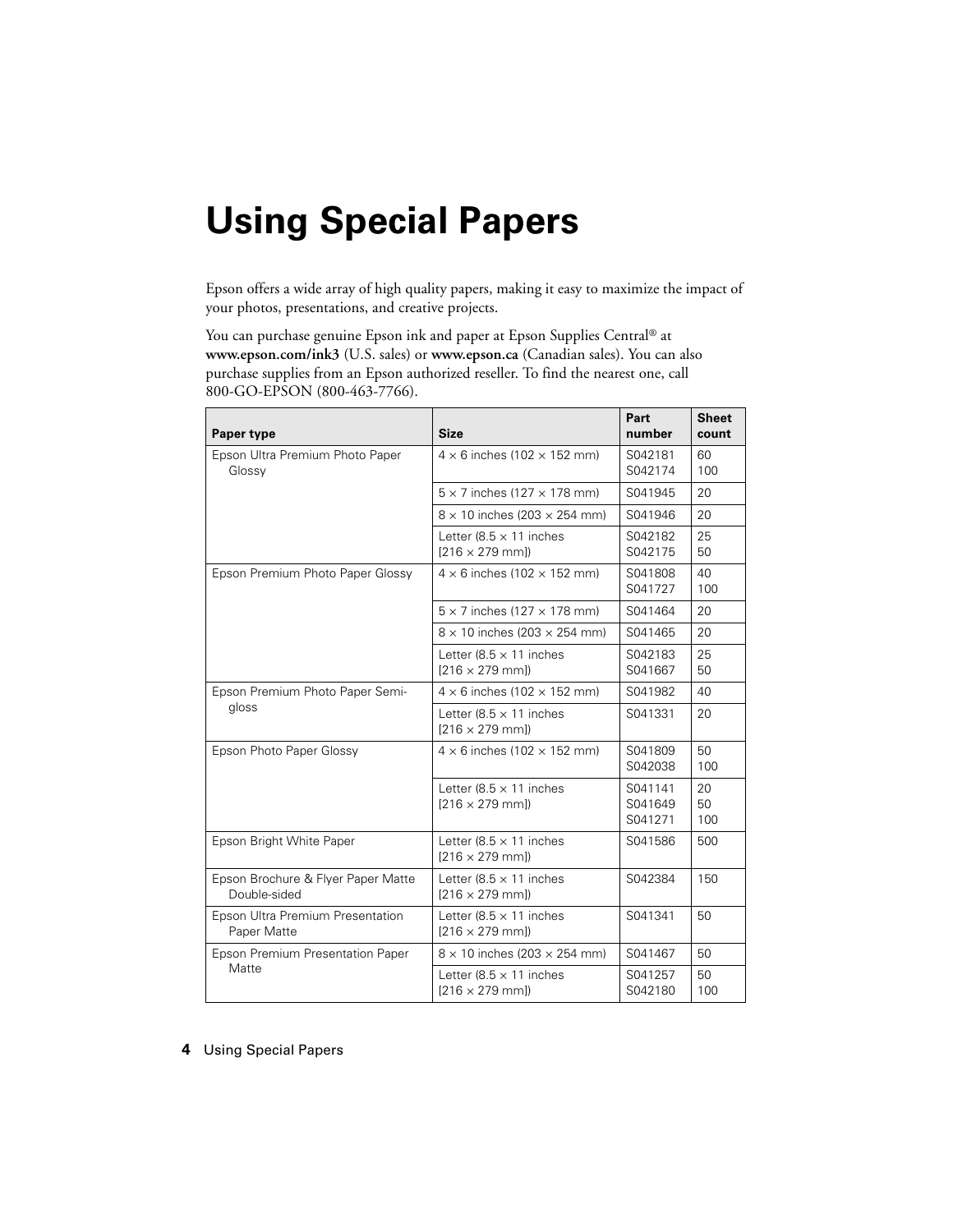| Paper type                                             | <b>Size</b>                                               | Part<br>number | <b>Sheet</b><br>count |
|--------------------------------------------------------|-----------------------------------------------------------|----------------|-----------------------|
| Epson Premium Presentation Paper<br>Matte Double-sided | Letter $(8.5 \times 11)$ inches<br>$[216 \times 279$ mml) | S041568        | 50                    |
| Epson Presentation Paper Matte                         | Letter (8.5 $\times$ 11 inches<br>$[216 \times 279$ mml)  | S041062        | 100                   |
|                                                        | Legal (8.5 $\times$ 14 inches<br>$[216 \times 356$ mml)   | S041067        | 100                   |
| Epson Photo Quality Self-adhesive<br>Sheets            | A4 $(8.3 \times 11.7)$ inches<br>$[210 \times 297$ mml)   | S041106        | 10                    |
| Epson Iron-on Cool Peel Transfer<br>paper              | Letter (8.5 $\times$ 11 inches<br>$[216 \times 279$ mml)  | S041153        | 10                    |

**Note:** Media availability varies by country.

For detailed paper loading instructions, see the *Start Here* sheet or online *User's Guide*.

For best results:

- Fan and align the edges of the paper before loading.
- Do not use paper with binder holes.
- Load paper against the right edge guide and behind the tab with the glossy or printable side faceup. (Load letterhead or pre-printed paper top edge first.)
- Always load paper short edge first and make sure the left edge guide is against the paper as shown.



See your online *User's Guide* for more information.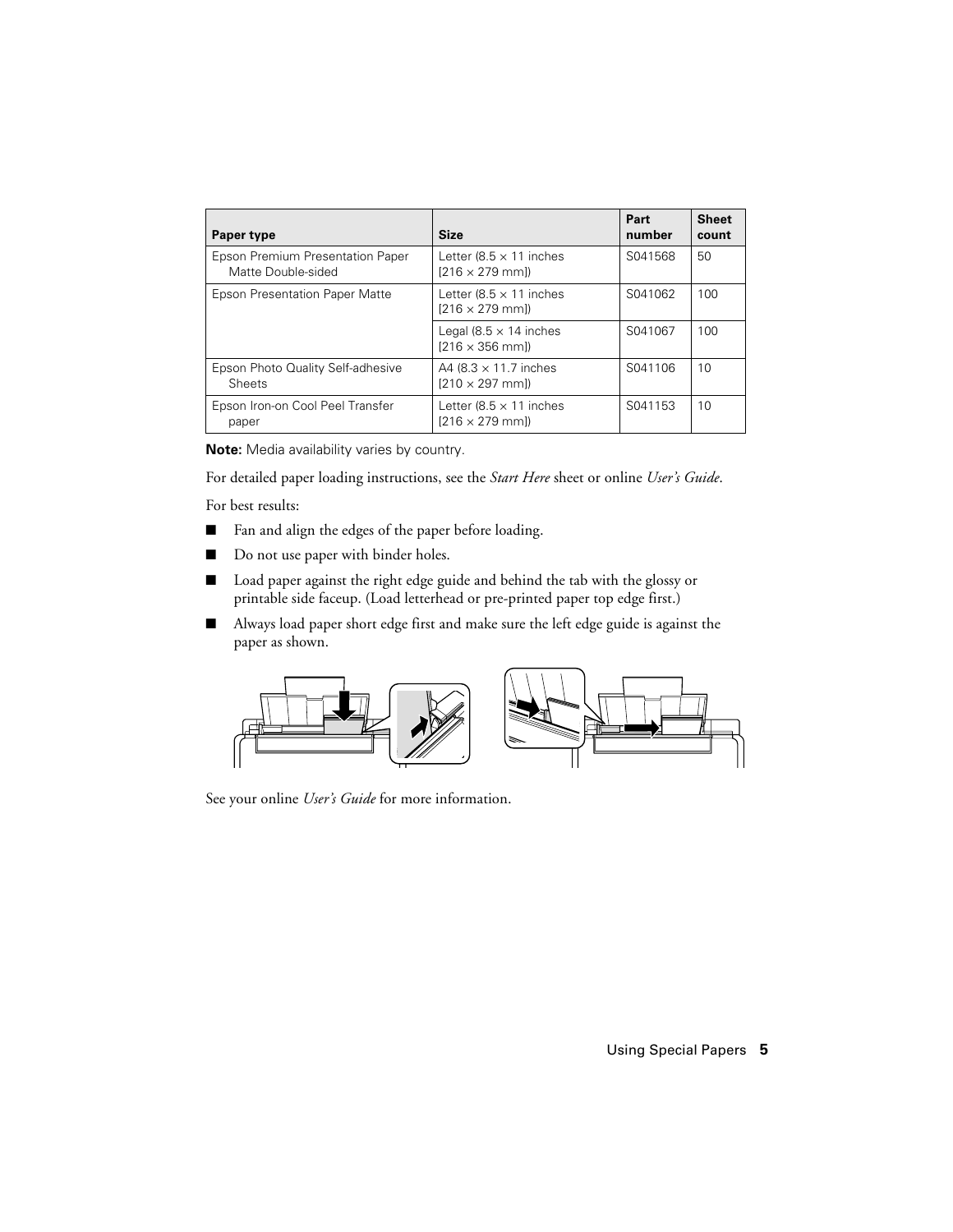# <span id="page-5-0"></span>**Copying a Document or Photo**

Follow the instructions in this section to position your originals correctly on the scanner glass and make color or black-and-white copies. You can also restore color in old photos as you copy them; see the online *User's Guide* for more information.

- 1. Make sure paper is loaded.
- 2. Raise the document cover and place your original facedown on the scanner glass, with the top facing into the front right corner.



- 3. Close the cover gently so you don't move the original.
- 4. Press  $\bigoplus$  if necessary, then use the arrows to select  $\bigotimes$  Copy and press OK.

**Note:** If you want to restore color in an old photo, select Copy/Restore Photos. Then follow the instructions on the LCD screen.

- 5. To print more than 1 copy, press **+** or **–** to select the number (up to 99).
- 6. Press  $\triangleleft$  or  $\triangleright$  to select Color or B&W copies.
- 7. To adjust any other settings, press  $\nabla$ , then press OK to select Print Settings.

| Settings          |                    |  |
|-------------------|--------------------|--|
|                   | Copies             |  |
| Density           | <u> : 0 000 </u>   |  |
| Layout            | With Border        |  |
| ¤ Reduce/Enlarge: |                    |  |
|                   | <b>Actual Size</b> |  |
|                   |                    |  |

- 8. Press  $\blacktriangle$  or  $\nabla$  to select different settings, and press  $\blacktriangleleft$  or  $\blacktriangleright$  to make adjustments.
- 9. Press  $\hat{\Phi}$  to begin copying.

To cancel copying, press  $\otimes$ .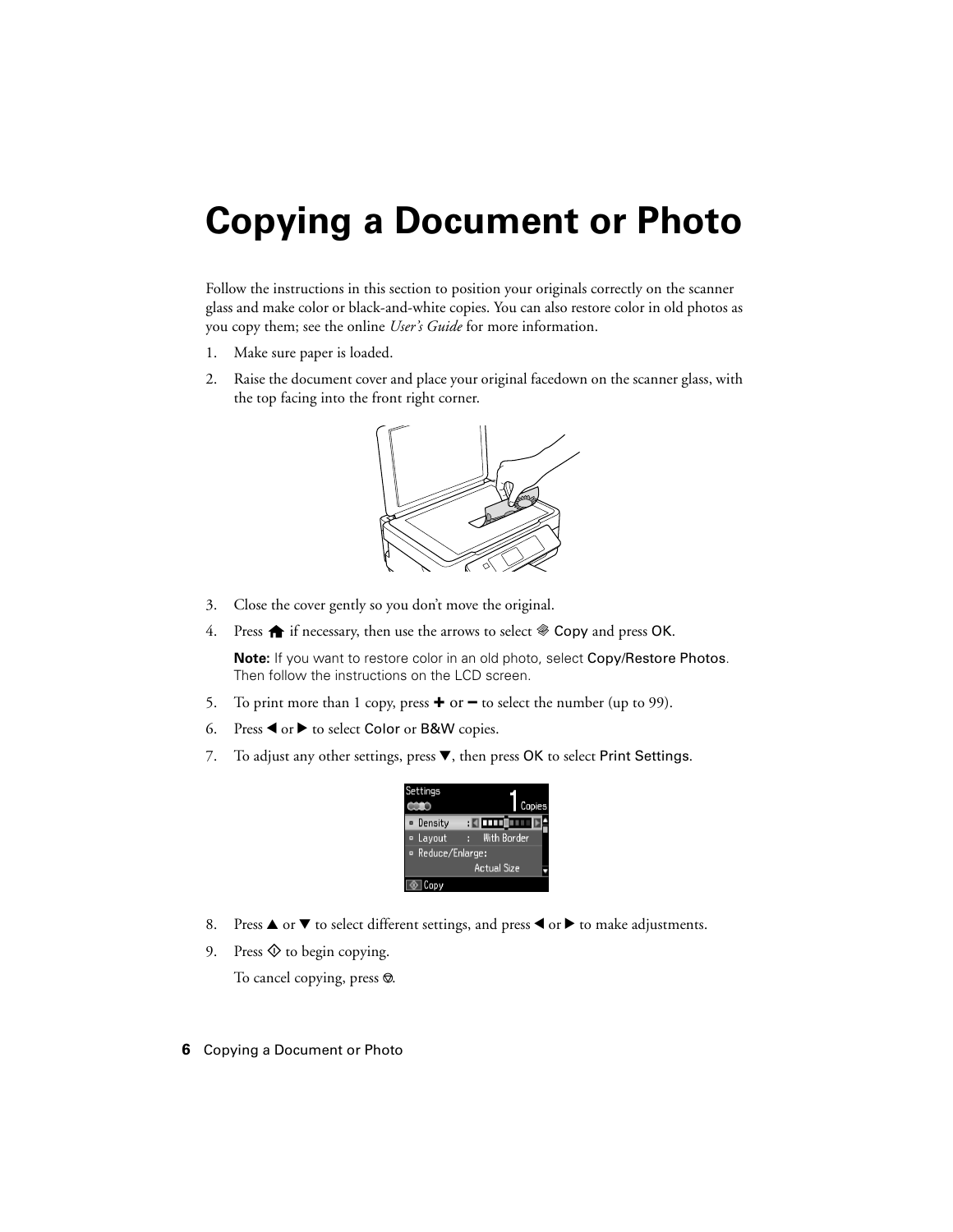# <span id="page-6-0"></span>**Printing From a Memory Card**

Your product lets you print photos directly from your digital camera's memory card; just insert it into the memory card slot and you're ready to print.

You can also print in various layouts to include several photos on one sheet of paper, or copy memory card files between your Epson product and a computer. See the online *User's Guide* for instructions and a list of compatible memory cards.

## **Inserting the Card**

- 1. Make sure your product is turned on.
- 2. Insert your card as shown.

**Caution:** Do not force the card into the slot; it won't go in all the way.

The memory card access light flashes, then stays lit. Now you can view your photos on the LCD screen and print them (see [page 8](#page-7-0)).

### *Removing the Card*

After you finish printing your photos, follow these steps to remove the card:

1. Make sure the memory card access light is not flashing.

**Caution:** Do not remove the card or turn off your product while the memory card access light is flashing; you may lose data on the card.

2. If the product is connected to your computer with a USB cable, do one of the following before removing the memory card or turning off the product:

**Windows**®**:** Right-click the name of your card (removable disk) in Computer, My Computer, or Windows Explorer, and select Eject.

**Mac OS<sup>®</sup> X:** Drag the removable disk icon from your desktop into the trash, then remove the card.

3. Pull the card straight out of its slot.



Memory card access light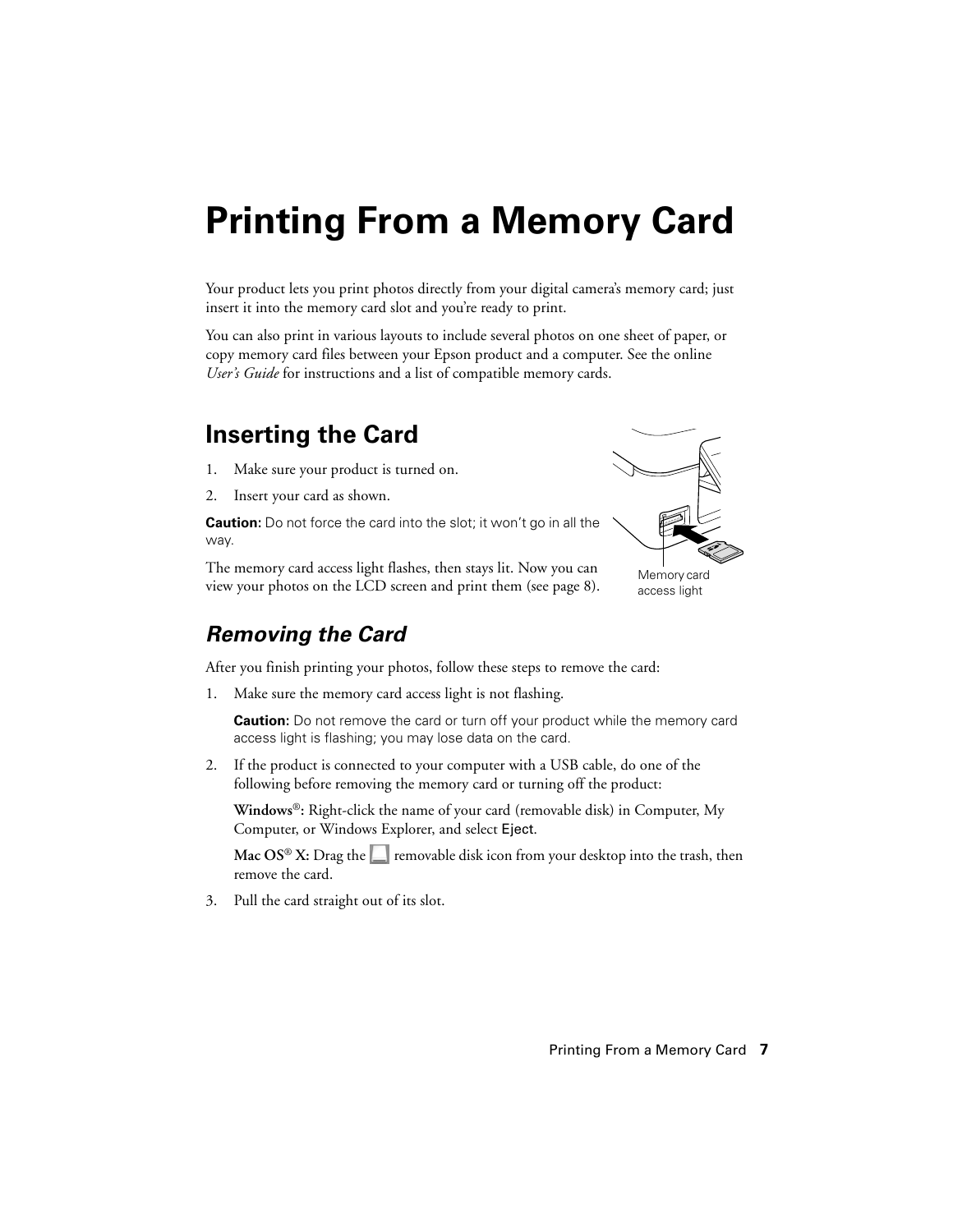# <span id="page-7-0"></span>**Printing Photos From the LCD Screen**

You can select individual photos for printing as you view them on the LCD screen.

- 1. Load several sheets of  $4 \times 6$ -inch (102  $\times$  152 mm) Epson photo paper (various types available; see [page 4\)](#page-3-0).
- 2. Press  $\bigoplus$  if necessary, then select Print photos and press OK. (If you want to print multiple photos on one sheet of paper, select Photo Layout Sheet.)



- 3. Press  $\blacktriangleleft$  or  $\blacktriangleright$  to scroll through your photos and display one that you want to print.
- 4. Press **+** or **–** to select the number of copies you want of that photo.
- 5. Repeat steps 3 and 4 to select more photos.
- 6. To select settings, press  $\blacktriangledown$ .



- 7. Select the setting you want to change, then press OK and change settings as necessary. You can select the following:
	- Select Photos to view and select photos by date
	- Display Options to view 9 small thumbnail images on the LCD screen
	- Print Settings to change paper size, type, borders, or fix red-eye
	- Crop/Zoom to zoom your photo and crop the printed image

For more information on these features, see your online *User's Guide*

8. When you're ready to print, press  $\hat{\mathcal{D}}$ .

To cancel printing, press  $\otimes$ .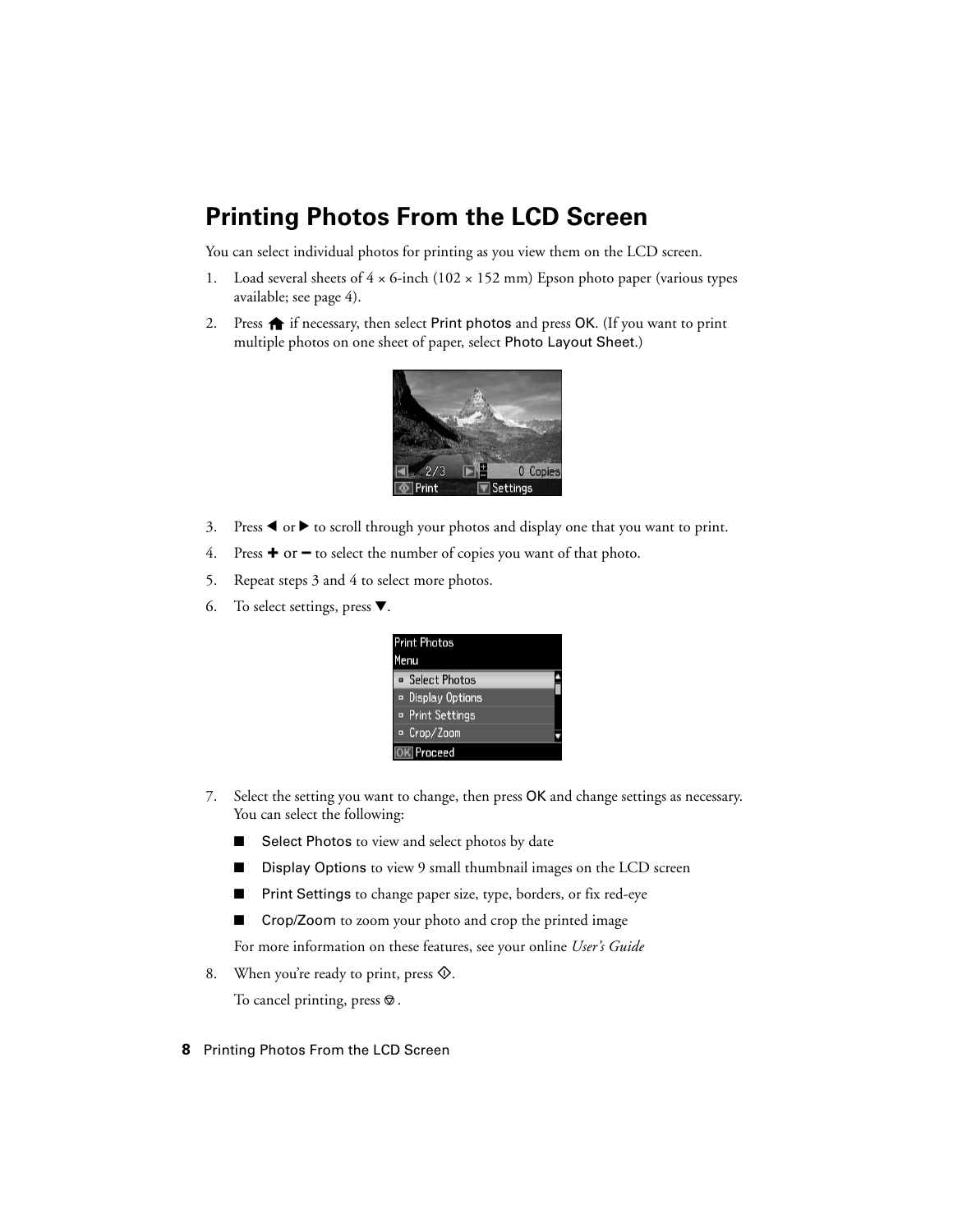# **Printing From Your Computer**

This section describes the basic steps for printing from a Windows or Mac® computer. For detailed instructions on printing, see the online *User's Guide*.

## **Printing in Windows**

1. Select the print command in your application. You see a window like this one:

| Print<br>General                                                                                           | 23                                                                             |                                                                             |
|------------------------------------------------------------------------------------------------------------|--------------------------------------------------------------------------------|-----------------------------------------------------------------------------|
| Select Printer<br>Add Printer<br>EPSON NX430 Series<br><b>E</b> Fax<br>m.<br>Ready<br>Status:<br>Location: | Microsoft XPS Documen<br>Print to file<br>Preferences                          | Select your Epson<br>printer<br>Click here to open<br>your printer software |
| Comment:<br>Page Range<br><b>◎</b> All<br>Current Page<br>Selection<br>Pages:                              | Find Printer<br>$\frac{\Delta}{\mathbf{v}}$<br>Number of copies: 1<br>Collate  |                                                                             |
|                                                                                                            | $1$ <sup>1</sup> $2$ <sup>2</sup> $3$ <sup>3</sup><br>Print<br>Cancel<br>Apply |                                                                             |

2. Make sure your Epson printer is selected, then click the Preferences or Properties button.

(If you see a Setup, Printer, or Options button, click it. Then click Preferences or Properties on the next screen.)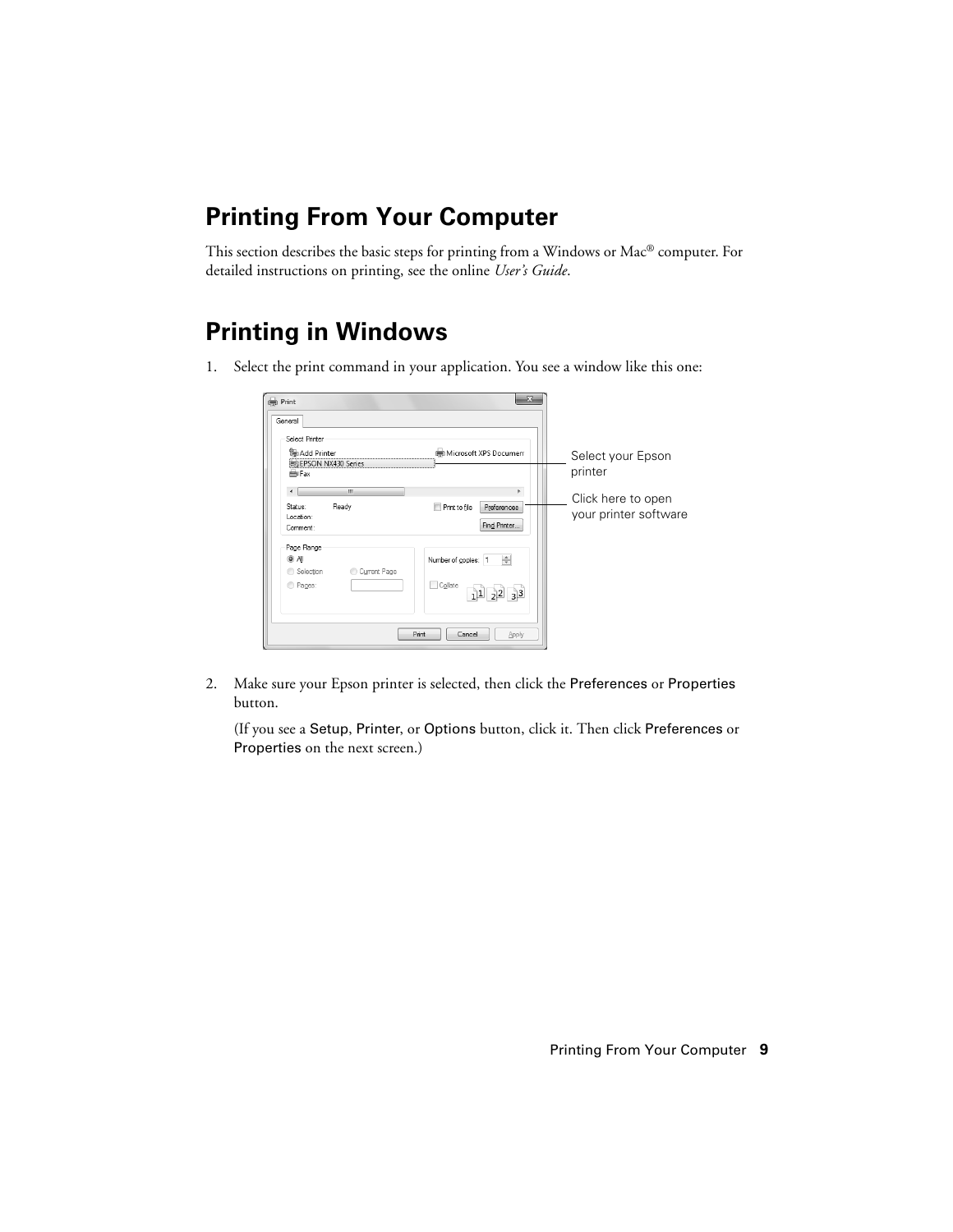3. On the Main tab, select the basic print settings. Make sure you choose the correct paper Type and Size settings for the paper you are using (see [page 12](#page-11-0) for details).



Select the type of document you're printing (choose Photo or Best Photo for pictures)

**Note:** For quick access to the most common settings, click the Shortcuts tab and select one of the presets. You can create your own presets by clicking the Save Settings button on the Advanced tab.

- 4. If you want to reduce or enlarge your printout, or print double-sided, click the Page Layout tab and select settings as necessary.
- 5. For more printing options, click the Advanced tab.

**Note:** For more information about print settings, click Help or see your online *User's Guide*.

- 6. Click OK to save your settings.
- 7. Click OK or Print to start printing. A window appears and shows the progress of your print job.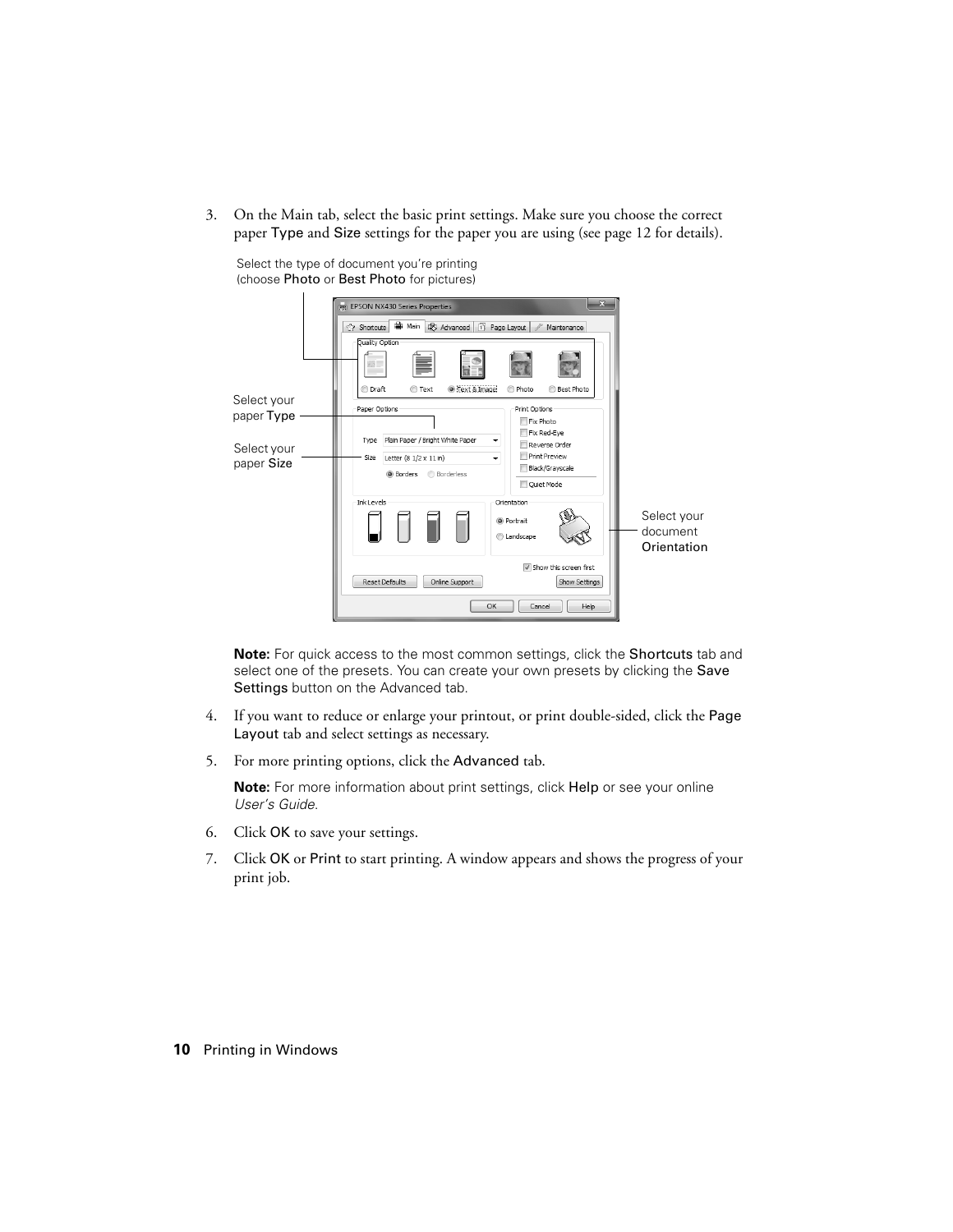# **Printing With a Mac**

Follow the steps below to print from Mac OS X 10.5 to 10.6. If you're printing from Mac OS X 10.4, see your online *User's Guide* for printing instructions.

- 1. Open the File menu and select Print.
- 2. Select your Epson printer as the Printer setting.

| Select your Epson printer                               |                 |
|---------------------------------------------------------|-----------------|
| <b>EPSON Epson Stylus NX430</b><br>Printer:             | Click to expand |
| Standard<br>Presets:<br>÷                               |                 |
| Preview<br>Cancel<br>Print<br>$PDF -$<br>$\overline{z}$ |                 |

- 3. Click the arrow to expand the Print window, if necessary.
- 4. Select basic copy and page settings. For borderless printing, choose a Paper Size setting with a Sheet Feeder - Borderless option.

**Note:** If the setting you want isn't shown (for example, Scale), check for it in your application before printing. Or check for it in the settings for your application at the bottom of this window.

| Printer:     | EPSON Epson Stylus NX430<br>÷            |  |               |
|--------------|------------------------------------------|--|---------------|
| Presets:     | ÷<br>Standard                            |  |               |
| Copies: 1    | <b>Ø</b> Collated                        |  |               |
| Pages: @ All |                                          |  | Copy and      |
|              | 1<br>$\bigcirc$ From:<br>to: $1$         |  | page settings |
| Paper Size:  | 8.50 by 11.00 inches<br><b>US Letter</b> |  |               |
| Orientation: | T »-<br>т                                |  |               |
|              | ÷<br><b>TextEdit</b>                     |  |               |
|              | Print header and footer                  |  | Application   |
|              |                                          |  | settings      |
|              |                                          |  |               |
|              | Cancel<br>Print                          |  |               |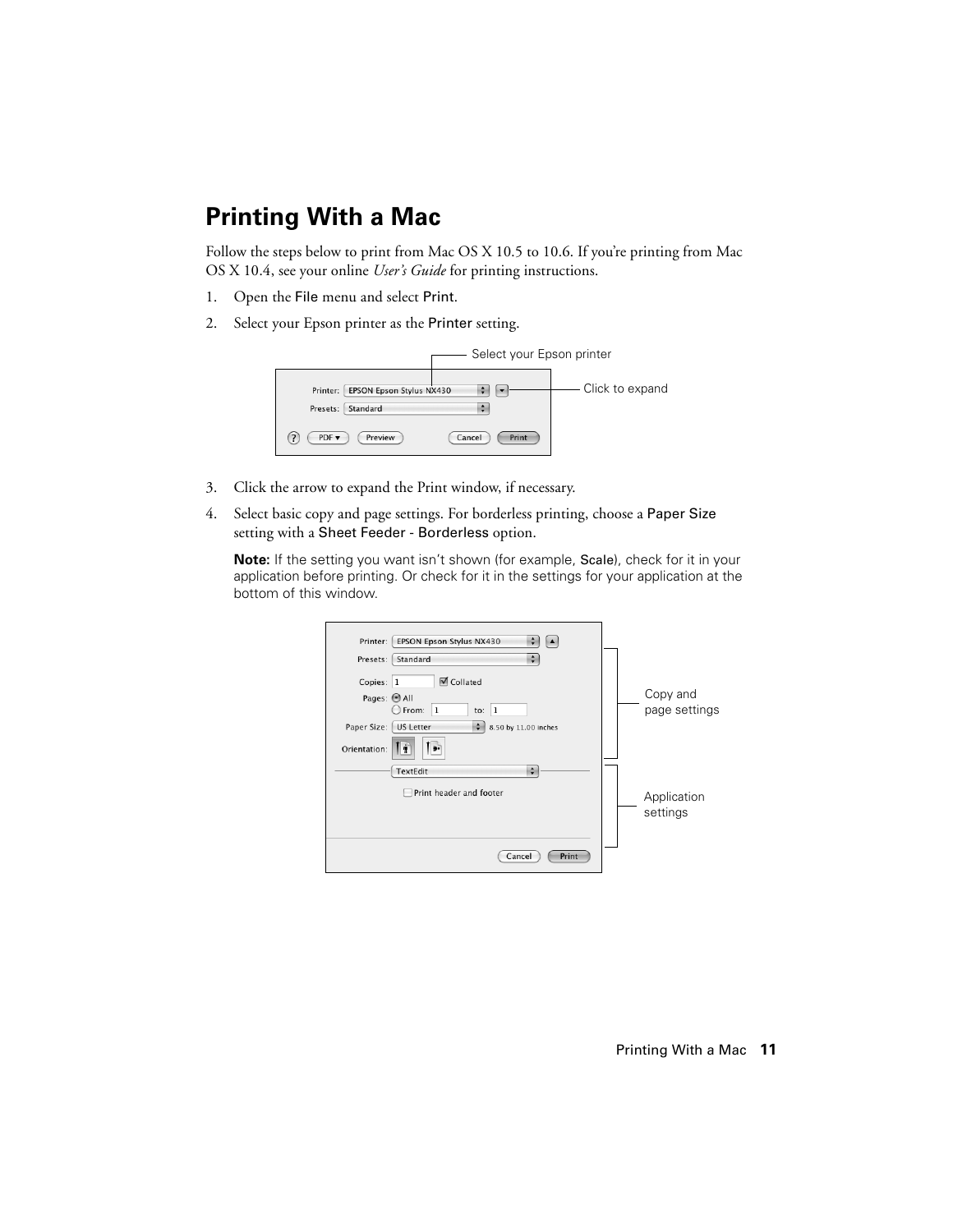<span id="page-11-0"></span>5. Choose Print Settings from the pop-up menu, and select the following print settings:

|                                                      | <b>Choose Print Settings</b>   |
|------------------------------------------------------|--------------------------------|
| <b>Print Settings</b>                                | Select your Media Type         |
| Plain Paper / Bright White Paper<br>Media Type:<br>÷ | (see below)                    |
| ٥<br>Print Quality:<br>Normal                        | Select higher quality or       |
| Borderless                                           | faster printing (if available) |
| А.<br>Expansion:<br>Max<br>$\mathbf{v}$              |                                |
| Grayscale                                            |                                |
| Mirror Image                                         |                                |

- 6. Choose any other printing options you may need from the pop-up menu. See the online *User's Guide* for details.
- 7. Click Print.
- 8. To monitor your print job, click the printer icon in the Dock.

### **Selecting the Correct Paper Type**

Select the correct Type (Windows) or Media Type (Mac OS X) setting in your printer software. This tells your Epson printer what kind of paper you're using, so the ink coverage can be adjusted accordingly.

| For this paper                                                                                                                                                                                                     | <b>Select this setting</b>              |
|--------------------------------------------------------------------------------------------------------------------------------------------------------------------------------------------------------------------|-----------------------------------------|
| Plain paper<br>Epson Bright White Paper<br><b>Epson Presentation Paper Matte</b><br>Epson Photo Quality Self-adhesive Sheets<br>Epson Iron-on Cool Peel Transfer paper                                             | Plain Paper/Bright White Paper          |
| Epson Ultra Premium Photo Paper Glossy                                                                                                                                                                             | Ultra Premium Photo Paper Glossy        |
| Epson Premium Photo Paper Glossy                                                                                                                                                                                   | Premium Photo Paper Glossy              |
| Epson Photo Paper Glossy                                                                                                                                                                                           | Photo Paper Glossy                      |
| Epson Premium Photo Paper Semi-gloss                                                                                                                                                                               | Premium Photo Paper Semi-Gloss          |
| <b>Epson Premium Presentation Paper Matte</b><br><b>Epson Premium Presentation Paper Matte Double-</b><br>sided<br>Epson Ultra Premium Presentation Paper Matte<br>Epson Brochure & Flyer Paper Matte Double-sided | <b>Premium Presentation Paper Matte</b> |
| Envelopes                                                                                                                                                                                                          | Envelope                                |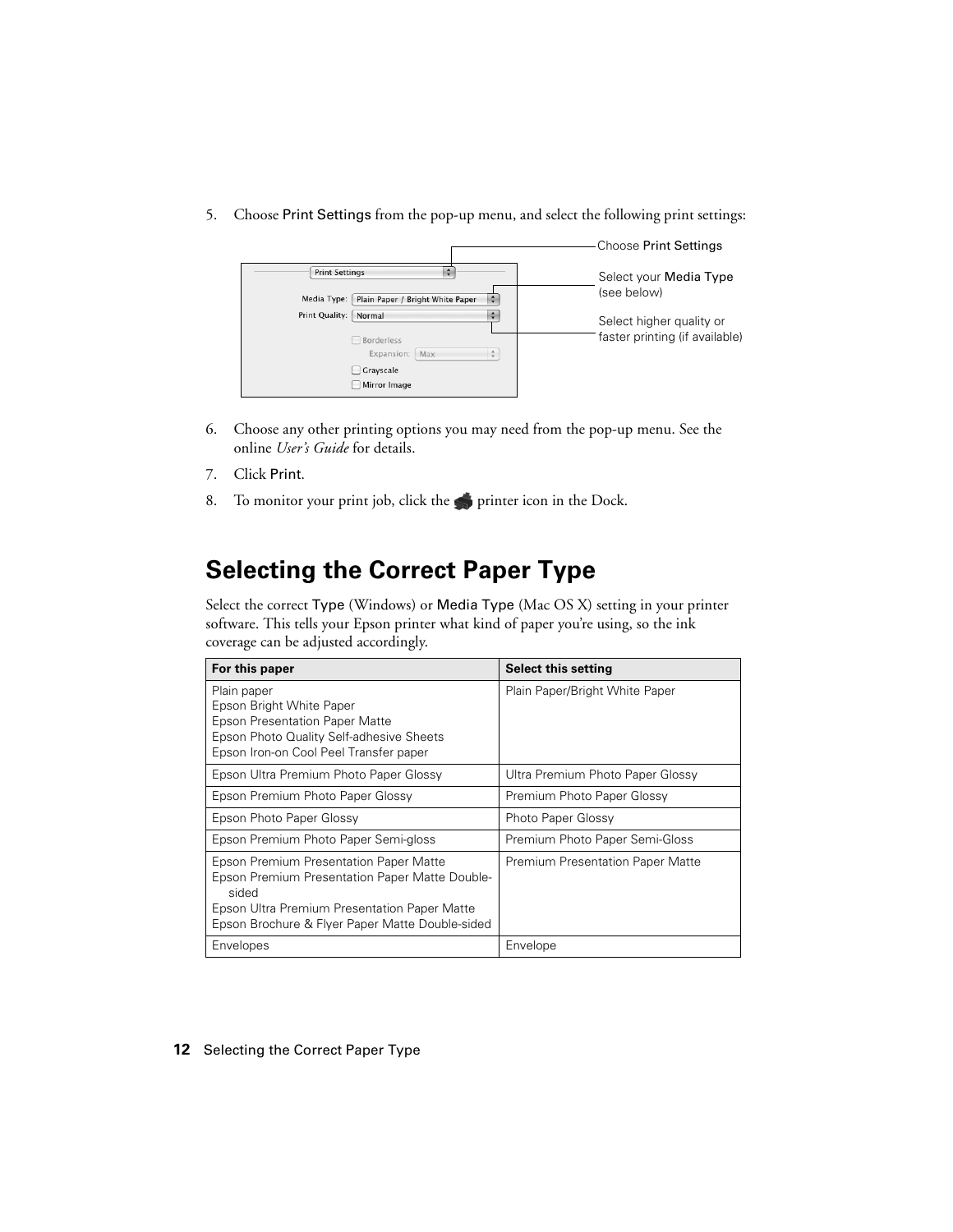# <span id="page-12-0"></span>**Scanning a Document or Photo**

You can use your product to scan a photo or document and save it on your computer. The  $\hat{\diamond}$  Scan function lets you scan quickly using preselected settings, or you can use the Epson Scan software to access more advanced features. For example, you can use Epson Scan to restore faded colors in old photos (see [page 15\)](#page-14-0).

**Note:** For detailed scanning instructions, see the online *User's Guide*.

# **Quick Scanning From the Control Panel**

Use the  $\Diamond$  Scan function to quickly scan a photo or document and save it on your computer. You can even scan a photo and have it automatically included in an email message.

**Note:** For Mac OS X 10.6, see ["Scanning with Mac OS X 10.6" on page 15](#page-14-0).

- 1. Raise the document cover and place your original facedown on the glass, in the front right corner, as shown on [page 6](#page-5-0).
- 2. Close the cover gently so you don't move the original.
- 3. Press  $\bigoplus$  if necessary and select  $\Diamond$  Scan.
- 4. Press  $\triangleleft$  or  $\triangleright$  to select one of the following options:
	- Scan to Memory Card lets you scan and save the image on a memory card. You can select the file format, quality, and other settings.
	- Scan to PC automatically creates a JPG image and saves it to your computer; ideal for scanning photos.
	- Scan to PC (PDF) automatically creates a PDF file and saves it to your computer; ideal for scanning documents.
	- Scan to PC (Email) automatically scans a photo, resizes it, launches your email application, and attaches a JPG image to a new outgoing message. This works with MAPI-type email such as Microsoft® Outlook, Windows Live Mail, Mac Mail, and Entourage, but not web-based email such as Gmail.
	- To PC (WSD) lets you manage wireless scanning in Windows 7 or Windows Vista® (English only).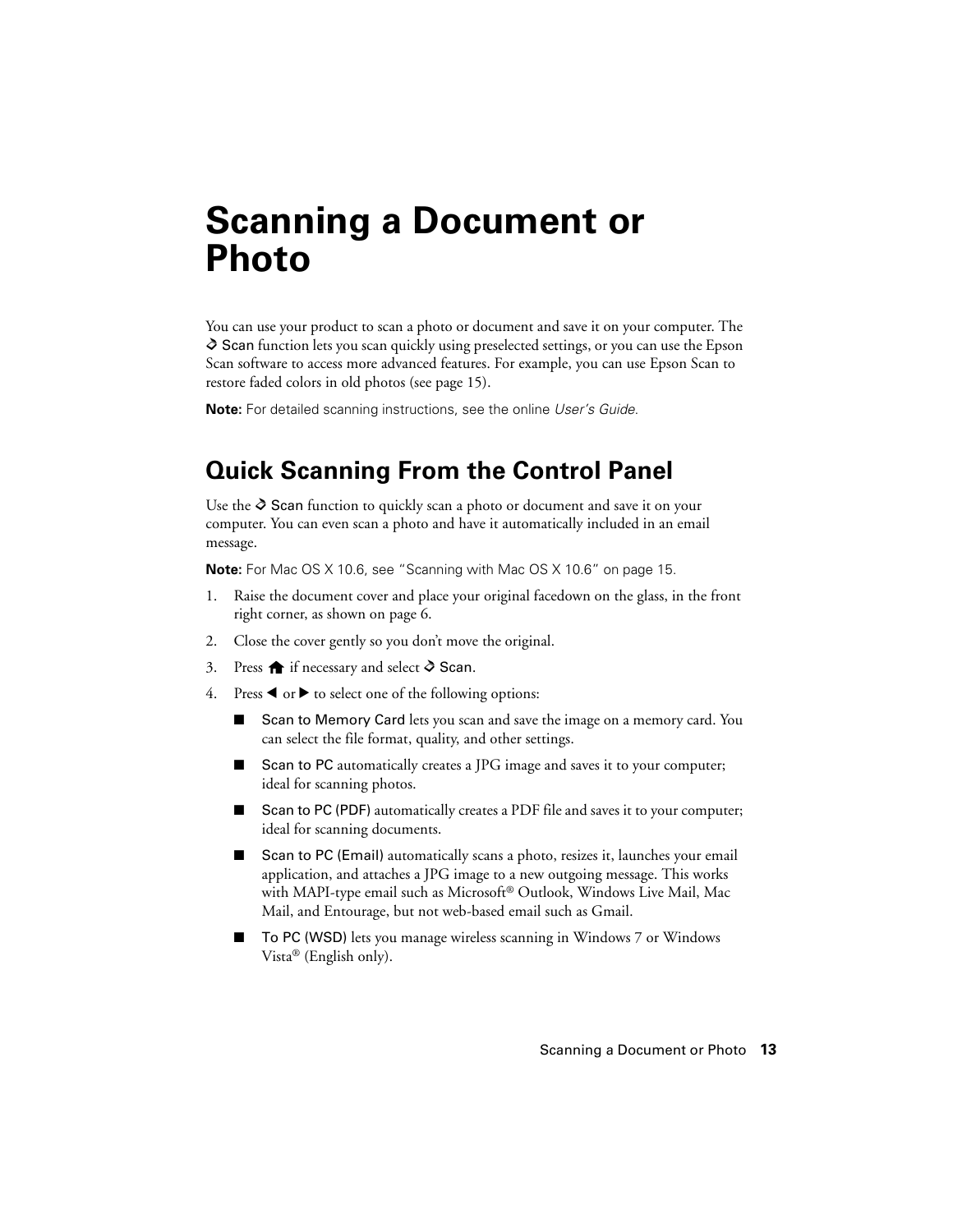- 5. Do one of the following:
	- If your printer is connected directly to your computer with a USB cable, press  $\circledast$ to select USB Connection.
	- If your printer is connected to a wireless network, select your computer name, then press  $\mathcal{D}$ .

Once your image is scanned, you see its icon in Windows Explorer or Mac OS X Finder, or as an attachment in your email application, depending on the option you selected.

## **Scanning With Epson Scan Software**

You can scan original documents and photos and save them as files on your computer using the Epson Scan software. You can also launch Epson Scan from any TWAINcompliant application, such as Adobe® Photoshop®.

**Note:** For Mac OS X 10.6, see ["Scanning with Mac OS X 10.6" on page 15](#page-14-0).

- 1. Raise the document cover and place your original facedown on the glass, in the front right corner, as shown on [page 6](#page-5-0).
- 2. Close the cover gently so you don't move the original.
- 3. Do one of the following to start Epson Scan:
	- **Windows:** Double-click the **EPSON** Scan icon on your desktop.
	- Mac OS X: Double-click EPSON Scan in the Applications > Epson Software folder.
	- If you are scanning from an application, start your application. Then open the File menu, choose Import or Acquire, and select your Epson product.

You see the Epson Scan window:

- 4. Select Full Auto Mode as the Mode setting in the upper right corner. (If you are in Home, Office, or Professional Mode, you see a different Epson Scan window.)
- 5. If you want to restore faded color in a photo or make other corrections, click Customize. Then follow the instructions on [page 15](#page-14-0).
- 6. Click the Scan button. The image is scanned and you see its icon in Windows Explorer or Mac OS X Finder.

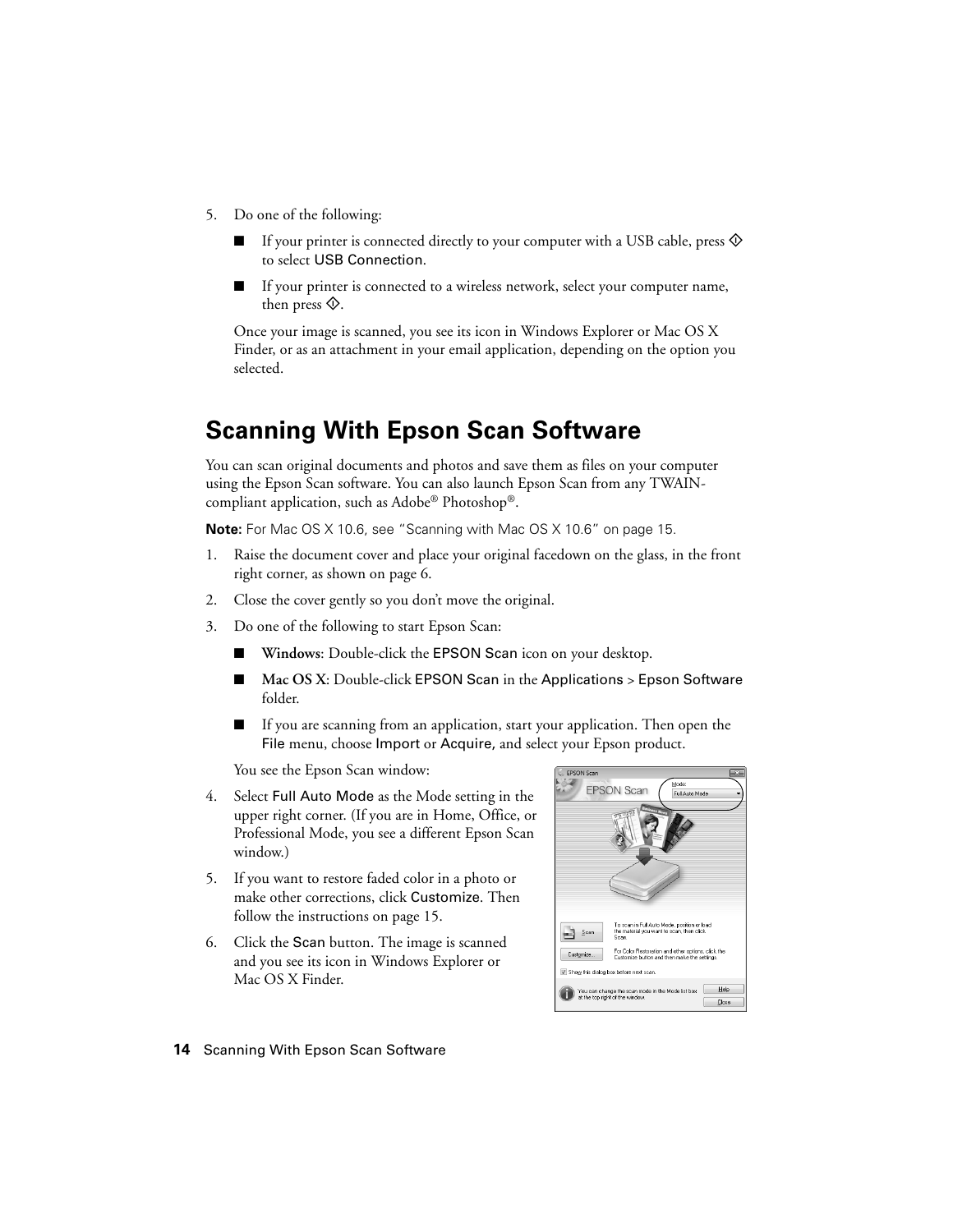# <span id="page-14-0"></span>**Scanning with Mac OS X 10.6**

You can scan original documents and photos and save them as files on your computer.

- 1. Open an image editing application such as Image Capture, select your Epson product if necessary, then click the Scan button to preview your image.
- 2. If you would like to select scan settings, such as Color Restoration and file save settings, click Show Details.
- 3. Click the Scan button to begin scanning. Your image is saved to the folder selected in the Scan To pop-up menu.

# **Restoring and Correcting Photos**

You can automatically transform a faded, dusty, or badly exposed color photo into one with true-to-life color and sharpness as you scan. Use the Color Restoration and Dust Removal options in Epson Scan's Full Auto Mode. In Home and Professional Mode, you can also select Backlight Correction to remove shadows from images with too much background light.

|                                                                                      | $-x -$<br>Customize                                                                                                                             |                                                                             |
|--------------------------------------------------------------------------------------|-------------------------------------------------------------------------------------------------------------------------------------------------|-----------------------------------------------------------------------------|
|                                                                                      | Specify document type for Full Auto Mode<br><sup> Photograph/Document</sup><br>C Film                                                           |                                                                             |
| <b>Full Auto Mode</b><br>Click the Customize button.                                 | Specify resolution for Full Auto Mode<br>300<br>$\forall$<br>doi<br>Photograph/Document:<br>300<br>$\overline{\phantom{a}}$ dpi<br><b>Film:</b> | Automatically orients<br>your photos based                                  |
| click Dust Removal and/or<br><b>Color Restoration</b> , click<br>OK, and click Scan. | <b>V</b> Dust Removal<br>Color Restoration<br>Auto Photo Orientation                                                                            | on detected faces<br>and other features<br>If your photo is not             |
|                                                                                      | File Save Settings<br>Help<br><b>NK</b><br>Cancel                                                                                               | oriented correctly,<br>turn off Auto Photo<br>Orientation and try<br>again. |

**Note:** For more information, see the online *User's Guide*. You can also click Help on the Epson Scan screen for information about all the available settings.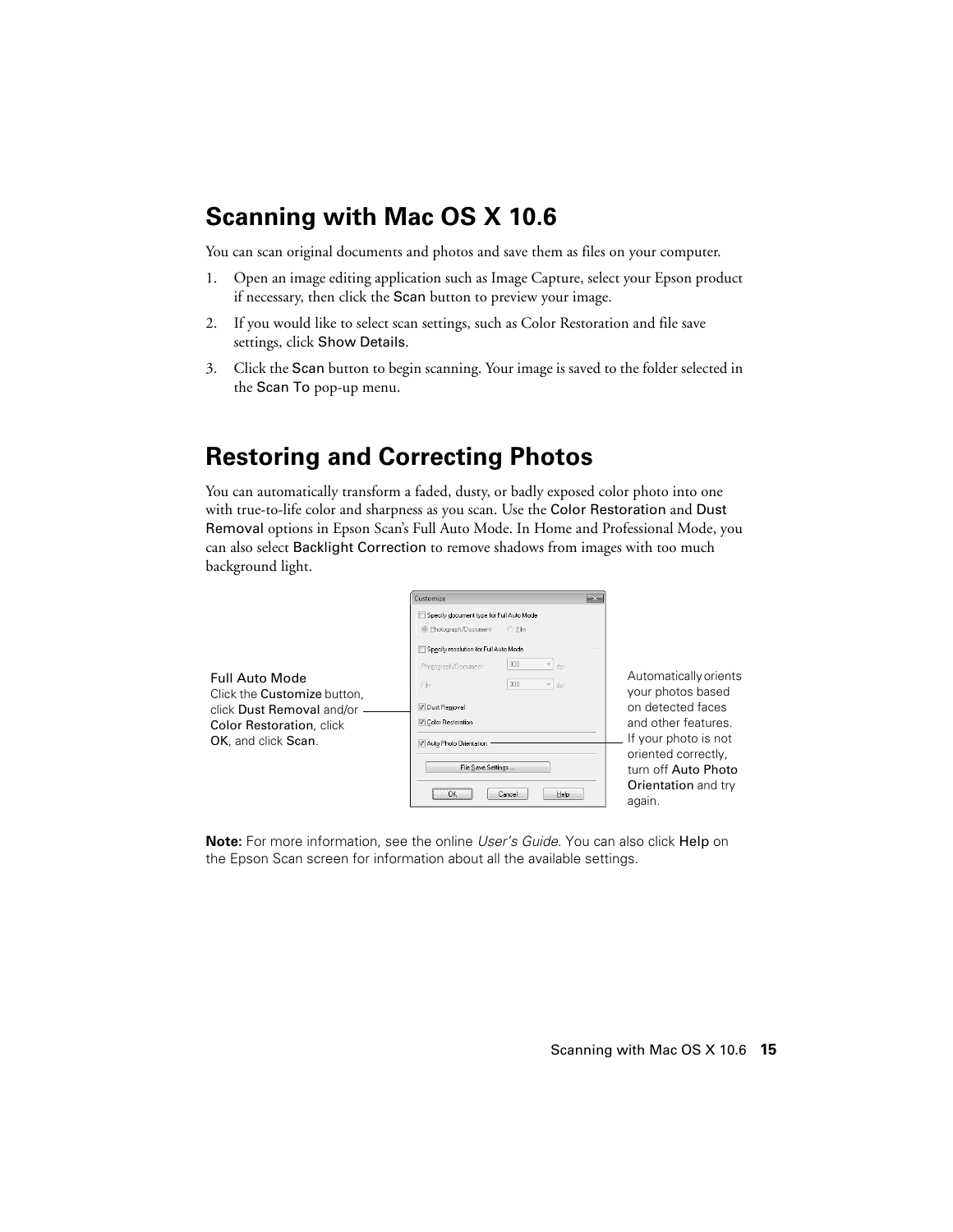# <span id="page-15-0"></span>**Maintaining Your Printer**

Follow the instructions in this chapter for checking and cleaning the print head nozzles and replacing ink cartridges. To align the print head, if necessary, see your online *User's Guide*.

**Caution:** To keep your printer looking like new, don't place anything on top of the cover or use it as a writing surface. If you need to clean the cover, use only a soft, nonabrasive microfiber-type cloth.

## **Checking the Print Head Nozzles**

If your printouts are faint or have gaps in them, some of the nozzles in the print head may be clogged or ink may be running low in one or more of the ink cartridges. Follow the steps below to check the print head nozzles.

- 1. Load letter- or A4-size paper in the sheet feeder.
- 2. Press  $\bigoplus$  if necessary and select  $\mathbb N$  Setup on the printer's control panel.
- 3. Use the arrow buttons to select Maintenance and press OK, then select Nozzle Check and press OK.
- 4. Press  $\circledcirc$  to print the nozzle check pattern.
- 5. Check the pattern that prints to see if there are gaps in the lines.



6. If there are no gaps, select Finish Nozzle Check and press OK.

If there are gaps or the pattern is faint, select Head Cleaning and press OK. Then press  $\circledcirc$  to clean the print head (see [page 17\)](#page-16-0).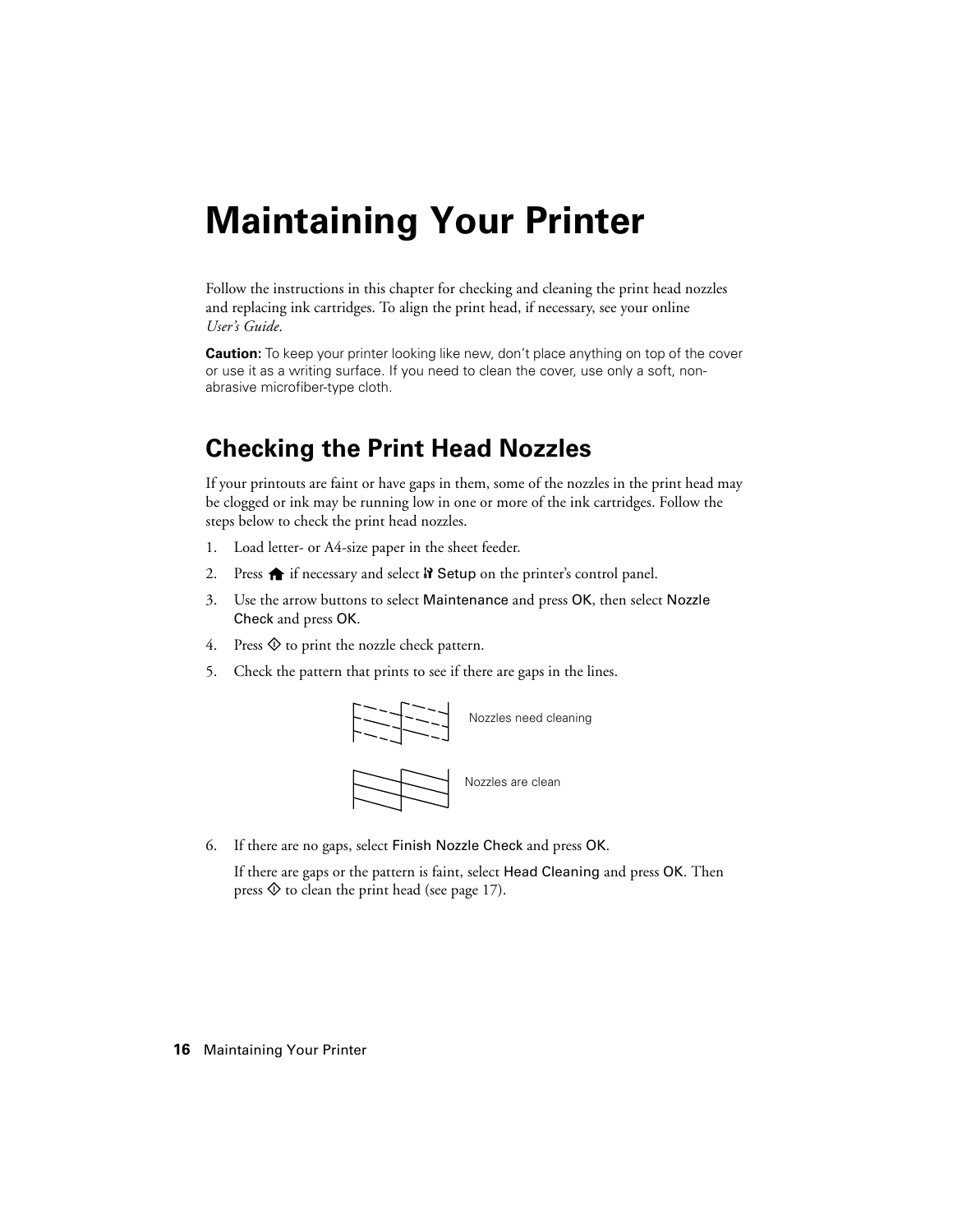# <span id="page-16-0"></span>**Cleaning the Print Head**

If print quality has declined and the nozzle check pattern indicates clogged nozzles, you can clean the print head. Print head cleaning uses ink, so clean it only if necessary.

**Note:** You cannot clean the print head if an ink cartridge is expended, and may not be able to clean it when a cartridge is low. You must replace the cartridge first (see [page 19](#page-18-0)).

- 1. Load letter- or A4-size paper in the sheet feeder.
- 2. Press  $\bigoplus$  if necessary and select  $\mathbb N$  Setup.
- 3. Use the arrow buttons to select Maintenance and press OK, then select Head Cleaning and press OK.
- 4. Press  $\circledcirc$  to start cleaning.

Cleaning takes several minutes. When it's finished, you see a message on the LCD screen.

**Caution:** Never turn off the printer during head cleaning or you may damage it.

- 5. Select Nozzle Check and press  $OK$ , then press  $\hat{\diamond}$  to verify that the print head is clean.
- 6. If there are still gaps or lines, or the test patterns are faint, run another cleaning cycle and check the nozzles again.

**Note:** If you don't see any improvement after cleaning the print head four times, turn off the printer and wait at least six hours to let any dried ink soften. Then try cleaning the print head again. If quality does not improve, one of the ink cartridges may need to be replaced. If that doesn't help, contact Epson as described on [page 24](#page-23-0).

If you do not use your Epson printer often, it is a good idea to print a few pages at least once a month to maintain good print quality.

# **Checking Ink Levels**

If an ink cartridge is expended, you see a message on your printer's LCD screen:

**Note:** Printing stops when an ink cartridge is expended. If a color cartridge is expended, you may be able to continue printing temporarily with black ink; see the online *User's Guide* for more information. If the black cartridge is expended, you must replace it to continue printing.

| <b>A</b> Warning             |  |
|------------------------------|--|
| You need to replace          |  |
| the following ink            |  |
| cartridge(s).                |  |
| < Ink Cartridges >           |  |
| <b>BK</b> <sub>124/126</sub> |  |
|                              |  |
| reed                         |  |

You can check ink cartridge levels by pressing  $\bigoplus$  if necessary and selecting  $\mathbf{F}$  Setup, then pressing OK. The ink levels displayed are approximate.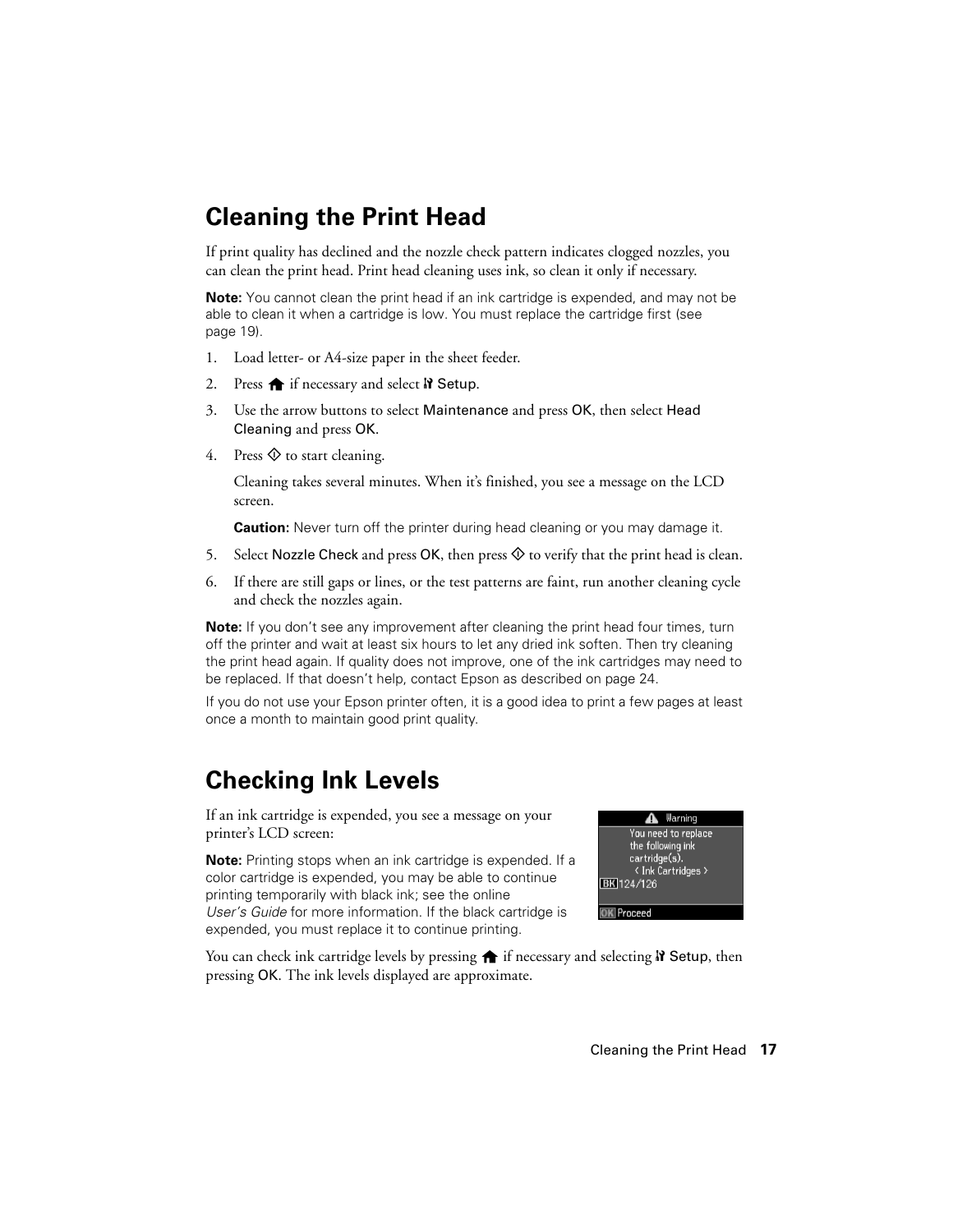<span id="page-17-0"></span>A window may also appear on your computer screen when you try to print when ink is low. This window can optionally display ink offers and other updates from Epson.

**Note:** To disable checking for ink offers or updates from Epson, see the instructions in your online *User's Guide*.

## **Purchasing Epson Ink Cartridges**

You can purchase genuine Epson ink and paper from Epson Supplies Central at **www.epson.com/ink3** (U.S. sales) or **www.epson.ca** (Canadian sales). You can also purchase supplies from an Epson authorized reseller. To find the nearest one, call 800-GO-EPSON (800-463-7766).

| Ink color    | <b>Moderate-capacity</b> | <b>High-capacity</b> |
|--------------|--------------------------|----------------------|
| <b>Black</b> | 124                      | 126                  |
| Cyan         | 124                      | 126                  |
| Magenta      | 124                      | 126                  |
| Yellow       | 124                      | 126                  |

Use the following list when you order or purchase new ink cartridges:

**Note:** We recommend that you use genuine Epson cartridges and do not refill them. The use of other products may affect your print quality and could result in printer damage.

Yields vary considerably based on images printed, print settings, paper type, frequency of use, and temperature. For print quality, a small amount of ink remains in the cartridge after the "replace cartridge" indicator comes on. Your printer ships with full cartridges and part of the ink from the first cartridges is used for priming the printer.

For best printing results, use up a cartridge within six months of opening the package, and before the expiration date on the cartridge box.

Store ink cartridges in a cool, dark place. If cartridges have been exposed to cold temperatures, allow them to warm up to room temperature for at least 3 hours before using them.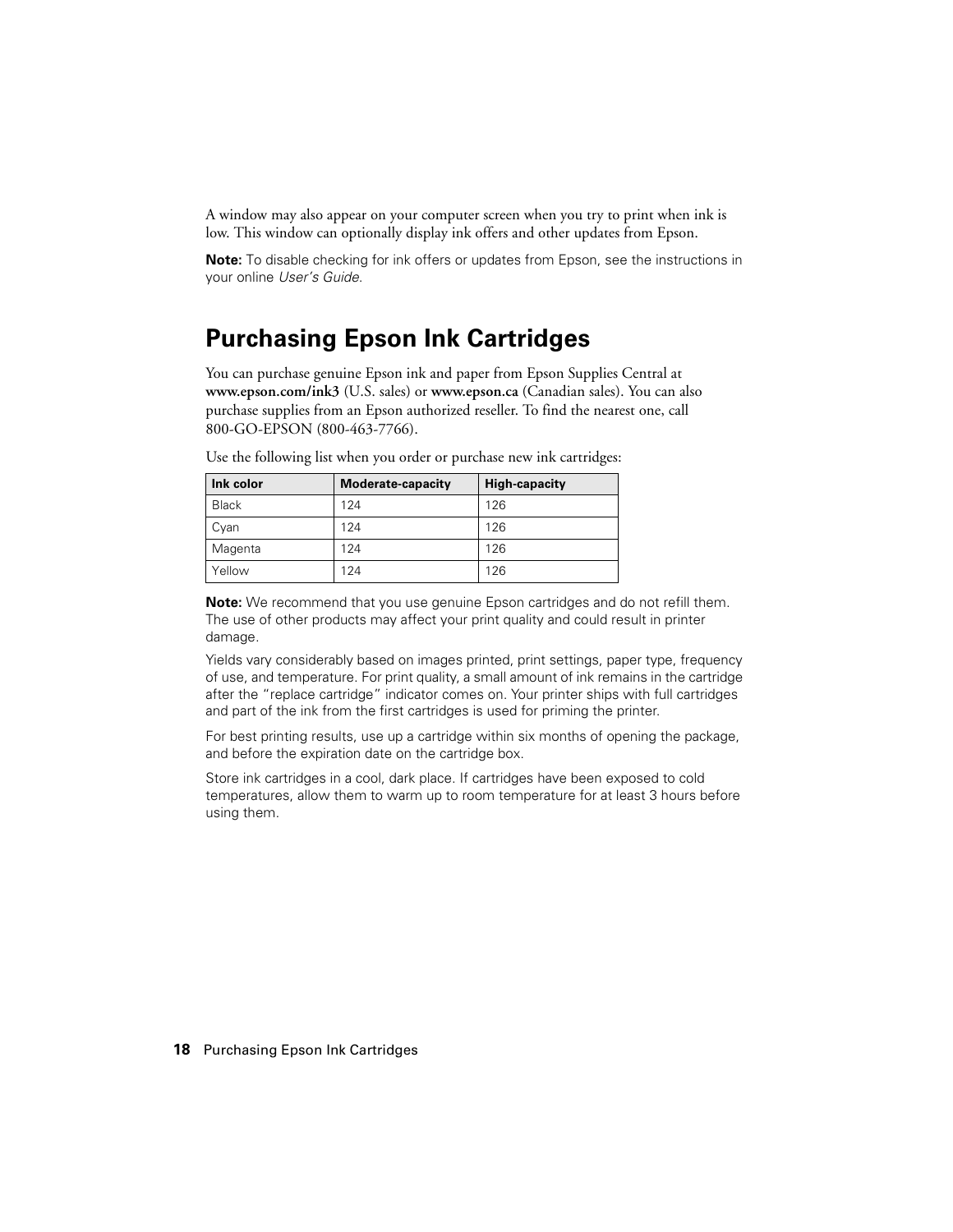#### Replacing Ink Cartridges **19**

# <span id="page-18-0"></span>**Replacing Ink Cartridges**

Make sure you have a new ink cartridge before you begin. You must install new cartridges immediately after removing the old ones.

**Caution:** Do not open ink cartridge packages until you are ready to install the ink. Cartridges are vacuum packed to maintain reliability.

**Note:** Leave the expended cartridge installed until you have obtained a replacement, or the ink remaining in the print head nozzles may dry out.

- 1. Turn on your printer.
- 2. If an ink cartridge is expended, you see a message on the LCD screen. Note which cartridges need to be replaced and press OK.

If a cartridge is expended, you must replace it to be able to print. If a cartridge is low, you can continue printing until a cartridge needs replacement.

If you're replacing a cartridge before you see a message on the LCD screen, press  $\bigcap$  if necessary and select  $\mathbb N$  Setup. Select Maintenance, then select Ink Cartridge Replacement and press OK.

Warning You need to replace the following ink cartridge(s). < Ink Cartridges > **BK** 124/126

**OK Proceed** 

3. Lift up the scanner.



**Warning:** If ink gets on your skin, wash it off with soap and water. If ink gets in your eyes, flush them immediately with water. If it gets in your mouth, spit it out and see a doctor right away.



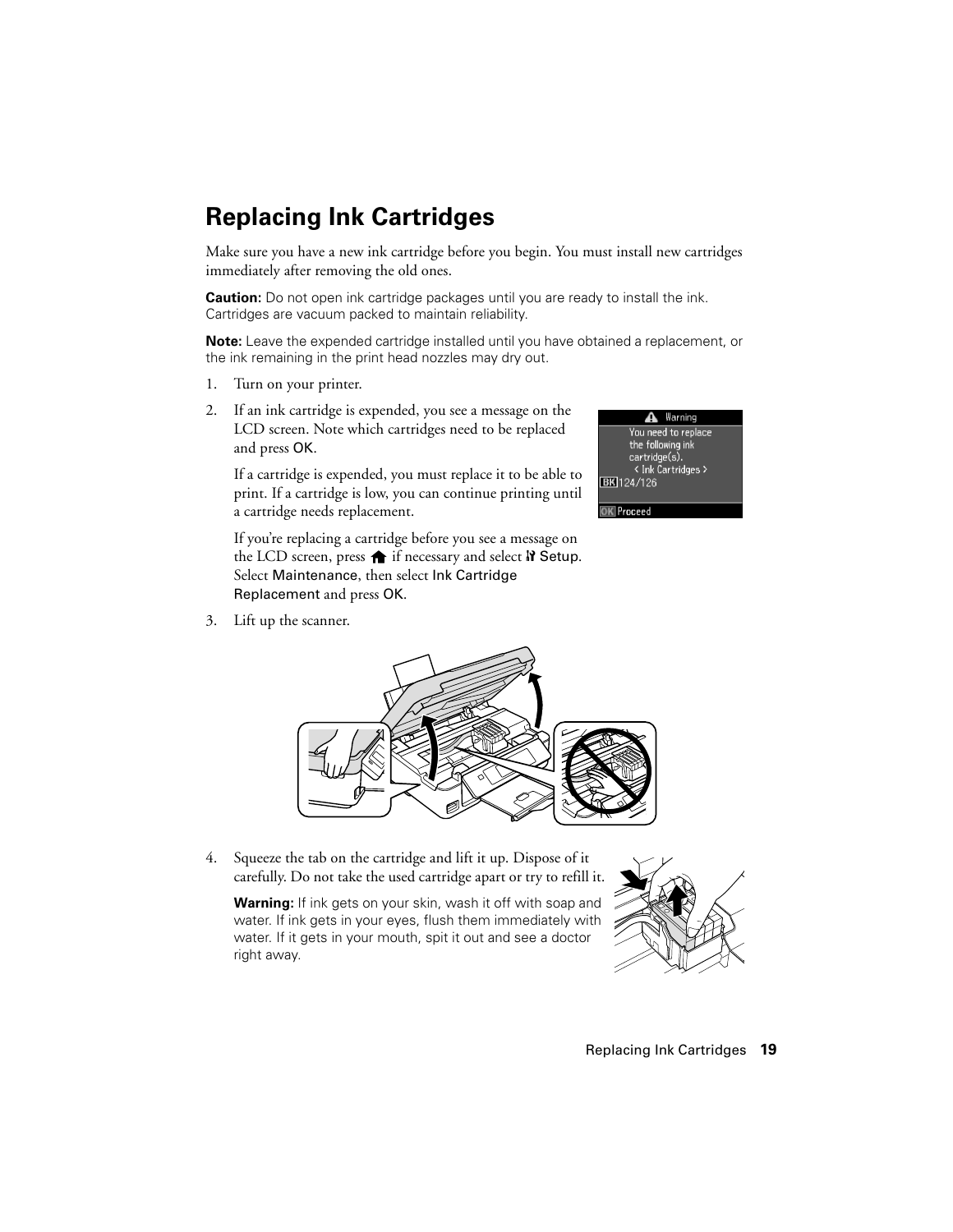5. Before you open the new cartridge package, shake it gently four or five times. Then remove the cartridge from the package.

**Caution:** Do not touch the green chip on the front of the cartridge. This can damage the ink cartridge.



6. Remove the yellow tape from the bottom of the ink cartridge.

**Caution:** Do not remove any other labels or seals, or ink may leak.



7. Insert the new ink cartridge into the holder and push it down until it clicks into place.

- 8. Lower the scanner.
- 9. Press OK to begin charging the ink. This takes about 2 minutes. When you see a completion message on the LCD screen, ink charging is finished.

**Caution:** Never turn off the your Epson printer while ink is charging or you'll waste ink. If you see an ink replacement message on the LCD screen, press OK and press down all the cartridges securely. Then press OK again.

**Note:** If you replaced a cartridge while copying a document or photo, cancel printing and make sure your original is still placed correctly on the document table. Then copy your original again.

If you remove a low or expended ink cartridge, you cannot reinstall and use the cartridge.





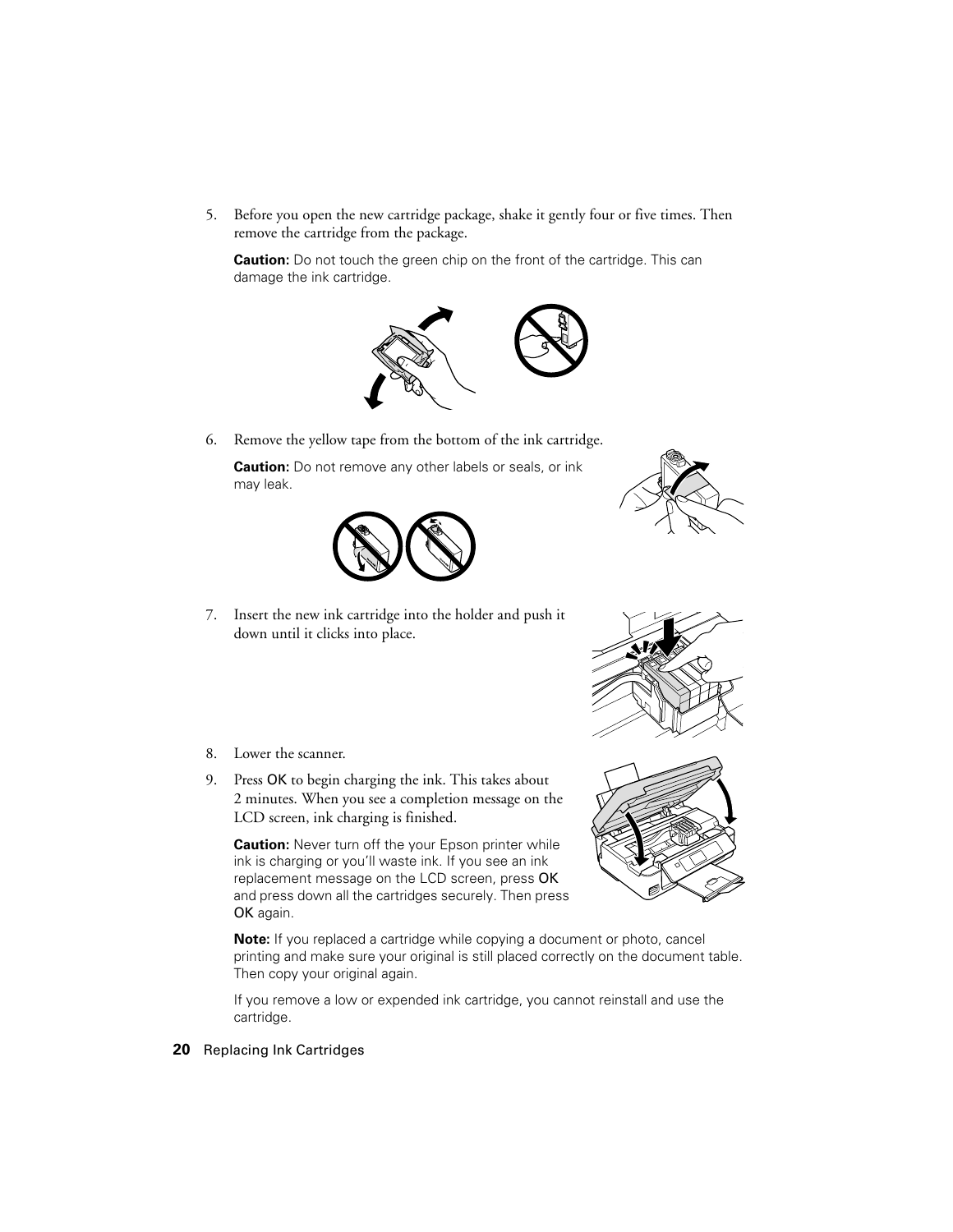# <span id="page-20-0"></span>**Solving Problems**

If you have a problem with your product, check the messages on the LCD screen to diagnose the cause.

You can also check "Problems and Solutions" below for basic troubleshooting suggestions, or see your online *User's Guide* for more detailed help.

**Note:** Breakdown or repair of this product may cause loss of network data and settings. Epson is not responsible for backing up or recovering data and settings during or after the warranty period. We recommend that you make your own backup or print out your network data and settings.

# **Problems and Solutions**

Check the solutions below if you're having trouble using your Epson product.

**Note:** If the LCD screen is dark, press any button to wake the printer from sleep mode.

### *Network Problems*

- Try connecting to the router or access point with your computer or another device to confirm that it is working correctly.
- Try resetting the router (turn it off and then on), then try to connect to it again.
- Print a Network Status Sheet (see [page 22\)](#page-21-0). Verify that the network settings are correct and check the signal strength. If its poor, try moving the product closer to your router or access point. Avoid placing it next to a microwave oven, 2.4 GHz cordless phone, or large metal object such as a filing cabinet.
- If your wireless router doesn't broadcast its network name (SSID), see your online *User's Guide* for instructions on manually entering your wireless network name.
- If your wireless router has security enabled, make sure you entered the WEP key or WPA passphrase correctly.
- When using TCP/IP, make sure your network's DHCP option is enabled (your router manufacturer will be able to assist you with this setting).
- Remove and reinsert the CD to reinstall your product software.
- Disable the firewall temporarily to see if that may be causing the problem. Contact your firewall manufacturer for assistance.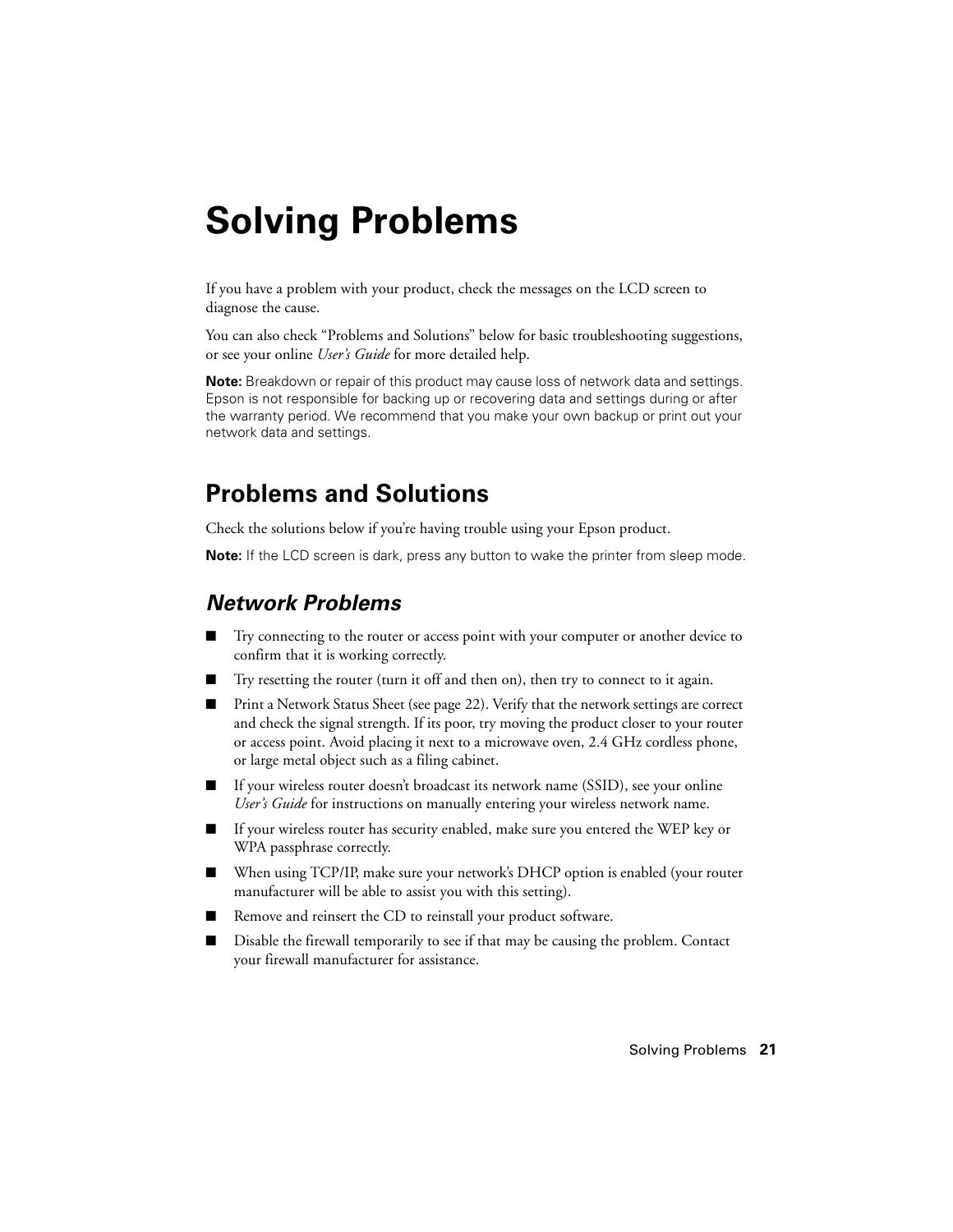#### <span id="page-21-0"></span>*Cannot scan over the network*

- Epson Scan is not available in Mac OS X 10.6, see "Scanning with Mac OS X 10.6" [on page 15](#page-14-0) for scanning instructions.
- If you cannot scan from the product's control panel, make sure you restarted your computer after installing the product software. Make sure Epson Event Manager is not being blocked by your firewall or security software. Try turning off the firewall.
- If you are scanning a large document at high resolution, a communication error may occur. If the scan did not complete, lower the resolution.
- If network communication was interrupted while starting Epson Scan, exit Epson Scan, and restart it after a few seconds. If Epson Scan cannot restart, turn the printer off and back on, and then try restarting Epson Scan. Check the Timeout Setting in EPSON Scan Settings. For details, see the Epson Scan Help.
- Make sure Epson Event Manager is set up to communicate with your product.

#### *Print a Network Status Sheet*

- 1. Press  $\bigoplus$  if necessary and select  $\mathbb N$  Setup.
- 2. Select Wi-Fi Settings, then select Confirm Wi-Fi Settings.
- 3. Press  $\hat{\Phi}$ , then press  $\hat{\Phi}$  again to print a network status sheet.

### *Printing and Copying Problems*

- Make sure your original is positioned in the front right corner of the glass. If the edges are cropped, move your original away from the edges slightly.
- Make sure your paper is loaded short edge first and is positioned against the right side with the edge guide against its left side. Don't load paper above the arrow mark inside the edge guide.
- Make sure the paper size settings are correct for the paper you loaded.
- Printing stops when an ink cartridge is expended. If a color cartridge is expended, you may be able to continue printing temporarily with black ink; see the online *User's Guide* for more information. If the black cartridge is expended, you must replace it to continue printing.

### *Paper Feeding Problems*

If paper doesn't feed, remove it from the sheet feeder. Flip through the stack to separate the sheets a little. Then reload the paper against the right side, and slide the left edge guide against the paper (but not too tightly).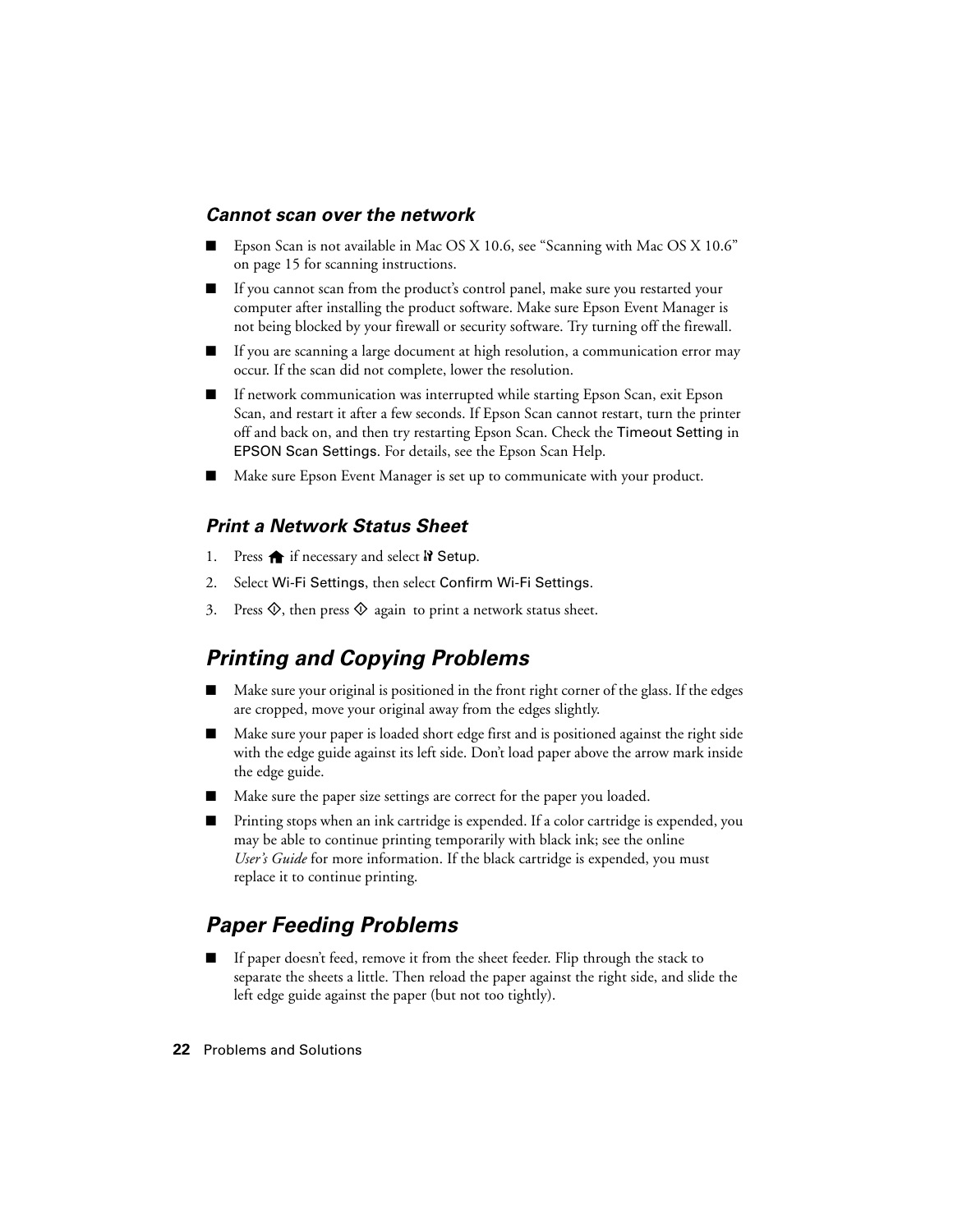- Do not load too many sheets at once. See your online *User's Guide* for more information.
- Do not load paper with holes punched in it.
- If paper is jammed, follow these steps:
	- 1. Gently pull out jammed paper from the output tray or sheet feeder.
	- 2. If paper is stuck inside, lift up the scanner, remove the jammed paper and torn pieces, then lower the scanner.



3. Press  $\hat{\Phi}$  to resume printing. If the error message does not clear, turn the printer off and then back on.

### *Print Quality Problems*

If you have any problems with the copy or print quality, try these solutions:

- Make sure the document is placed flat against the document table glass and your Epson printer is not tilted or placed on an uneven surface.
- Load the paper printable side up (usually the whiter, brighter, or glossy side).
- Make sure your paper isn't damp or curled.
- Use a support sheet with special paper or load your paper one sheet at a time. Remove sheets from the output tray so not too many collect at a time.
- Make sure the type of paper you loaded matches the paper size and paper type settings on the control panel or in your printer software (see [page 12](#page-11-0)).
- For the best print quality, use Epson special paper (see [page 4\)](#page-3-0) and genuine Epson ink cartridges (see [page 18\)](#page-17-0).
- If you notice light or dark bands across your printouts or they are too faint, you may need to clean the print head (see [page 17](#page-16-0)). This unclogs the nozzles so they can deliver ink properly. Run a nozzle check as described on [page 16](#page-15-0) to see if the print head needs cleaning.
- Clean the print head as described on [page 17.](#page-16-0)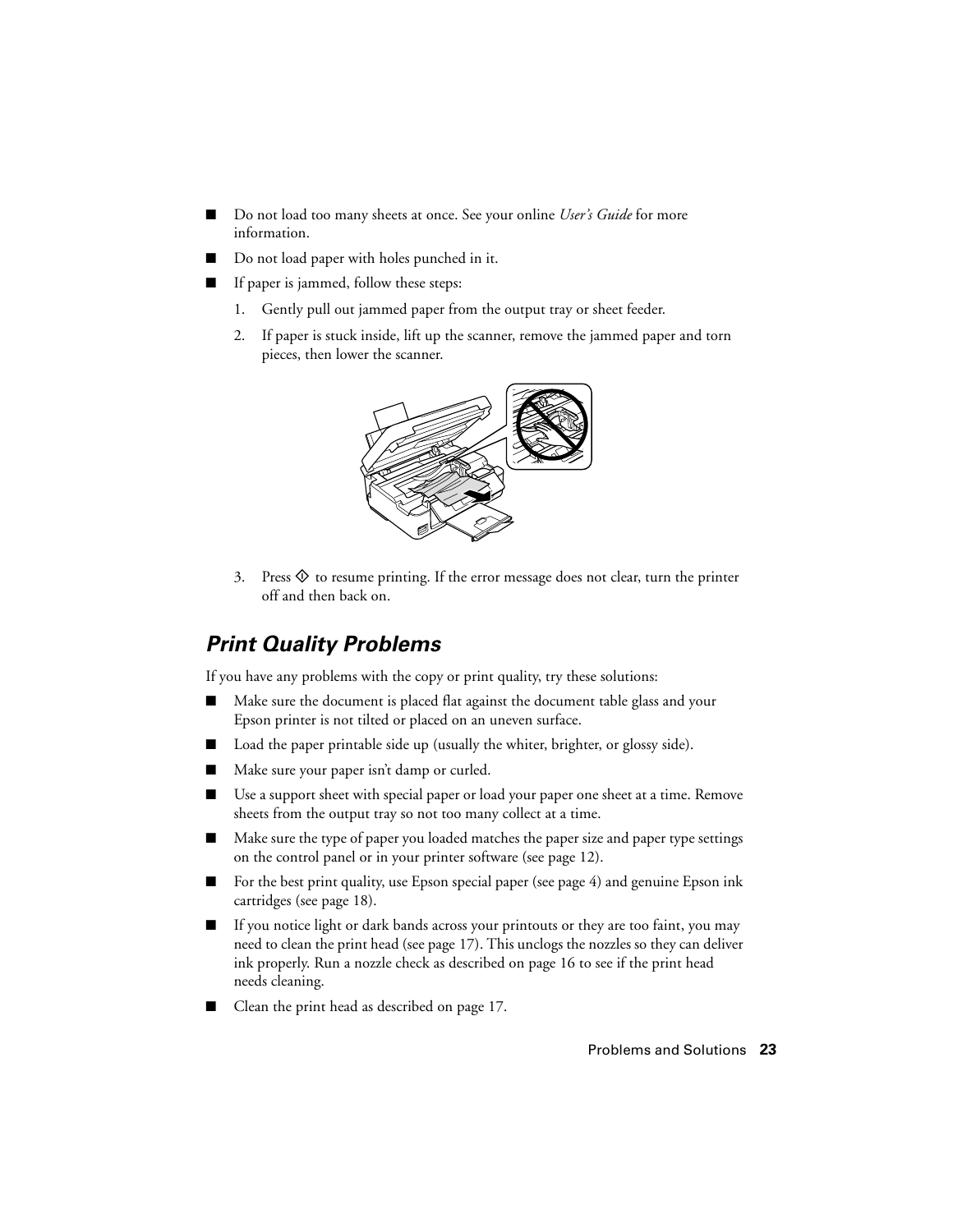- <span id="page-23-0"></span>If you notice jagged vertical lines, you may need to align the print head. See your online *User's Guide* for instructions.
- The ink cartridges may be low on ink. Check your cartridge status (see [page 17\)](#page-16-0) and replace cartridges, if necessary (see [page 19](#page-18-0)).
- If a dotted line appears in the image, clean the document table glass with a soft, dry, lint-free cloth (paper towels are not recommended and may permanently scratch the surface), or use a small amount of glass cleaner on a soft cloth, if necessary. Do not spray glass cleaner directly on the glass.

# **Where to Get Help**

#### **Internet Support**

Visit Epson's support website at **epson.com/support** (U.S.) or **epson.ca/support** (Canada) and select your product for solutions to common problems. You can download drivers and documentation, get FAQs and troubleshooting advice, or e-mail Epson.

#### **Speak to a Support Representative**

Before you call Epson for support, please have the following information ready:

- Product name (Epson Stylus NX430)
- Product serial number (located on the back of the product and under the scanner)
- Proof of purchase (such as a store receipt) and date of purchase
- Computer configuration
- Description of the problem

#### Then call:

- U.S.:  $(562)$  276-4382, 6 AM to 8 PM, Pacific Time, Monday through Friday and 7 AM to 4 PM Saturday
- Canada: (905) 709-3839, 6 AM to 8 PM, Pacific Time, Monday through Friday.

Days and hours of support are subject to change without notice. Toll or long distance charges may apply.

#### **Purchase Supplies and Accessories**

You can purchase genuine Epson ink and paper at Epson Supplies Central at **www.epson.com/ink3** (U.S. sales) or **www.epson.ca** (Canadian sales). You can also purchase supplies from an Epson authorized reseller. To find the nearest one, call 800-GO-EPSON (800-463-7766).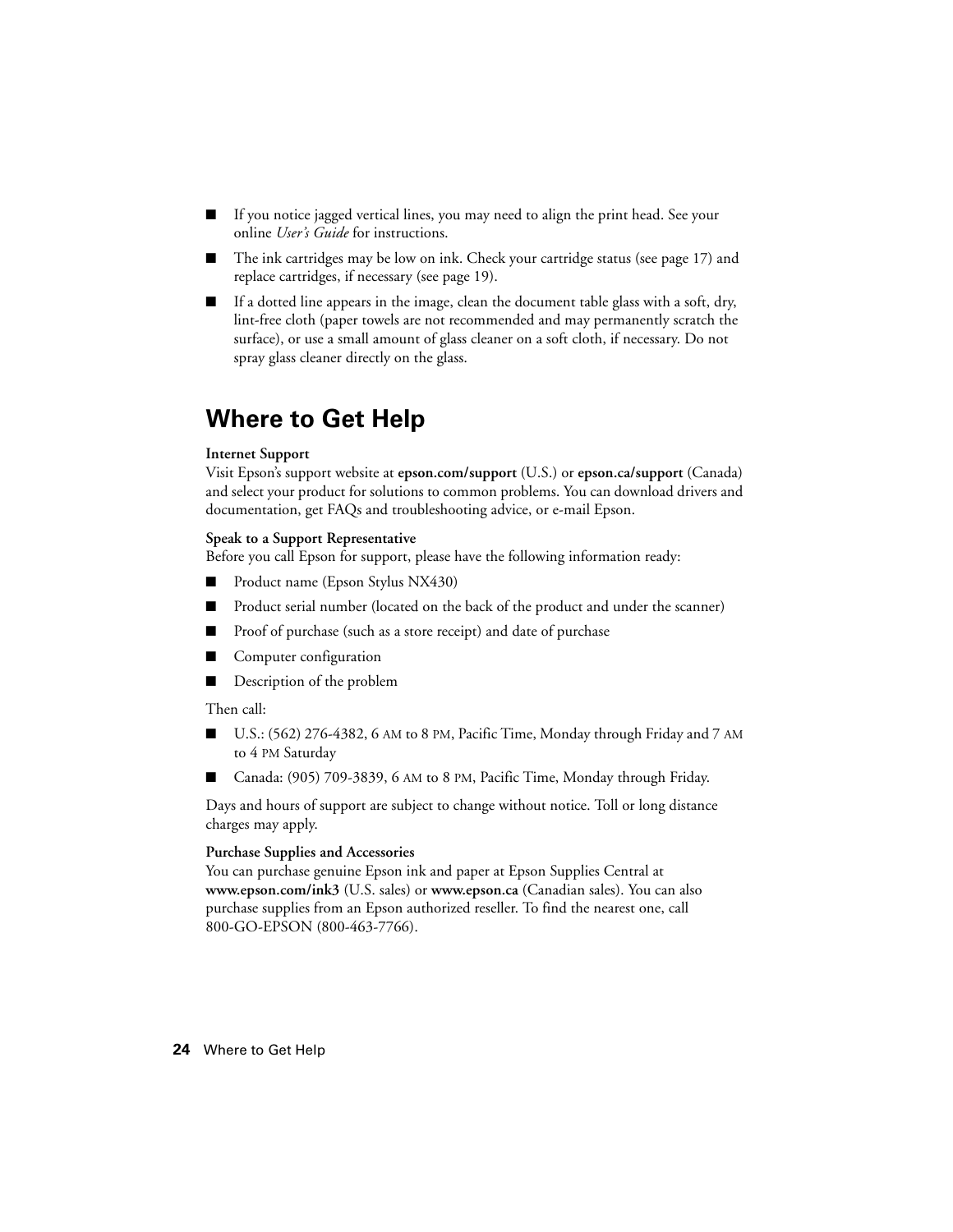# <span id="page-24-0"></span>**Notices**

## **Important Safety Instructions**

Before using your Epson product, read and follow these safety instructions:

- Be sure to follow all warnings and instructions marked on the product.
- Use only the type of power source indicated on the product label.
- Use only the power cord that comes with the product. Use of another cord may cause fires or shock. Do not use the cord with any other equipment.
- Place the product near a wall outlet where the plug can be easily unplugged.
- Avoid plugging the product into an outlet on the same circuit as a photocopier or air conditioning system that regularly switches on and off, or on an outlet controlled by a wall switch or timer.
- Do not let the power cord become damaged or frayed. Place it to avoid abrasions, cuts, fraying, crimping, and kinking. Do not place objects on top of it and do not allow it to be stepped on or run over. Be careful to keep the cord straight at each end.
- If you use an extension cord with the product, make sure the total ampere rating of the devices plugged into the extension cord does not exceed the cord's ampere rating. Also, make sure the total ampere rating of all devices plugged into the wall outlet does not exceed the wall outlet's ampere rating.
- Always turn off the product using the  $\circledcirc$  power button, and wait until the  $\circledcirc$  power light stops flashing before unplugging the product or cutting off power to the electrical outlet.
- If you won't be using the product for a long period, unplug the power cord from the electrical outlet.
- Place the product on a flat, stable surface that extends beyond its base in all directions. It will not operate properly if it is tilted or at an angle.
- Make sure the back of the product is at least 4 inches (10 cm) away from the wall.
- Allow space behind the printer for the cables, and space above the printer so that you can fully raise the document cover.
- Leave enough space in front of the product for the paper to be fully ejected.
- Avoid locations that are subject to rapid changes in heat or humidity, shocks or vibrations, or dust.
- Do not place or store the product outdoors.
- Do not place the product near excessive heat sources or in direct sunlight.
- Leave enough room around the product for sufficient ventilation. Do not block or cover openings in the case or insert objects through the slots in the product.
- Keep the product away from potential sources of electromagnetic interference, such as loudspeakers or the base units of cordless telephones.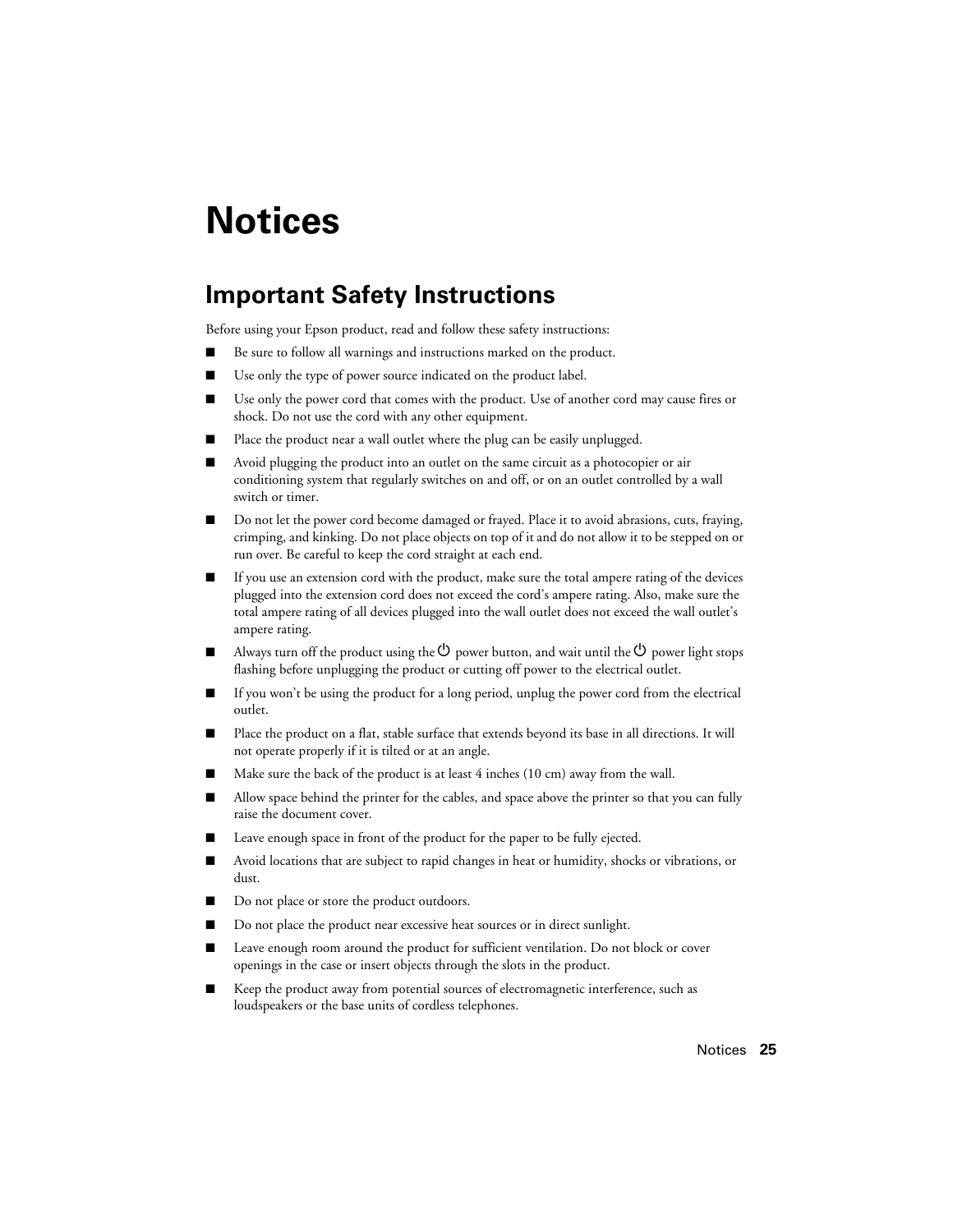- When connecting the printer to a computer or other device with a cable, ensure the correct orientation of the connectors. Each connector has only one correct orientation. Inserting a connector in the wrong orientation may damage both devices connected by the cable.
- Do not touch the flat white cable inside the product.
- Do not move the print head by hand; this may damage the product.
- Do not spill liquid on the product or use the product with wet hands.
- Do not use aerosol products that contain flammable gases inside or around the product. Doing so may cause fire.
- Except as specifically explained in your documentation, do not attempt to service the product yourself.
- Unplug the product and refer servicing to qualified service personnel under the following conditions: if the power cord or plug is damaged; if liquid has entered the product; if the product has been dropped or the case damaged; if the product does not operate normally or exhibits a distinct change in performance. Adjust only those controls that are covered by the operating instructions.
- If damage occurs to the plug, replace the cord or consult a qualified electrician. If there are fuses in the plug, make sure you replace them with fuses of the correct size and rating.
- Leave the ink cartridges installed. Removing cartridges can dehydrate the print head and may prevent the product from printing.
- Before transporting the product, make sure that the print head is in the home (far right) position and the ink cartridges are in place.
- When storing or transporting the product, do not tilt it, stand it on its side, or turn it upside down; otherwise ink may leak from the cartridges.
- To avoid adversely affecting the operation of the following equipment and causing an accident, do not use the product: near medical equipment in a medical facility; within 8.7 inches (22 cm) of a cardiac pacemaker; near automatically controlled devices such as automatic doors or fire alarms.
- Do not press too hard on the scanner glass when placing originals.
- Do not lift up the scanner section while the product is copying, printing, or scanning.
- Be careful not to trap your fingers when closing the document cover.

### *Touchpad Safety Instructions*

- Use only a dry, soft cloth to clean the touchpad. Do not use liquid or chemical cleansers.
- If the touchpad is damaged, contact Epson. If the liquid crystal solution gets on your hands, wash them thoroughly with soap and water. If the liquid crystal solution gets into your eyes, flush them immediately with water. If discomfort or vision problems remain after a thorough flushing, see a doctor immediately.
- The exterior cover of the touchpad could break if it receives a heavy impact. Contact Epson if the panel surface ships or cracks, and do not touch or attempt to remove the broken pieces.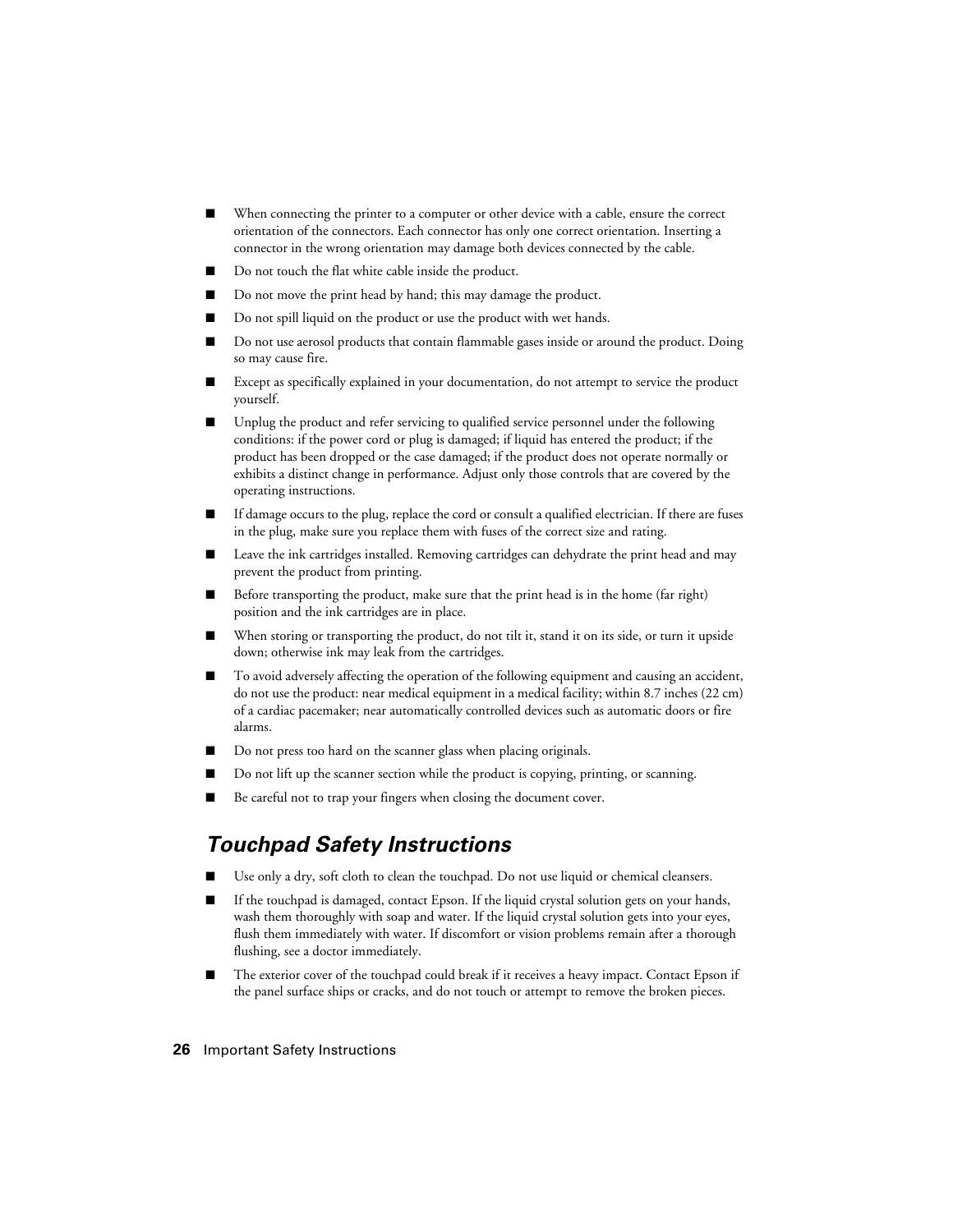### *Ink Cartridge Safety Instructions*

- Keep ink cartridges out of the reach of children.
- Be careful when you handle used ink cartridges; there may be ink remaining around the ink supply port. If ink gets on your skin, wash it off with soap and water. If it gets in your eyes, flush them immediately with water. If ink gets in your mouth, spit it out and see a doctor right away.
- Do not shake ink cartridges after opening their packages; this can cause leakage.
- Do not put your hand inside the product or touch any cartridges during printing.
- Install a new ink cartridge immediately after removing a used one. Leaving cartridges uninstalled can dry out the print head and may prevent the product from printing.
- Do not touch the green IC chip on the side of the cartridge. This may prevent normal operation.
- If you remove an ink cartridge for later use, protect the ink supply area from dirt and dust and store it in the same environment as the product. Note that there is a valve in the ink supply port, making covers or plugs unnecessary, but care is needed to prevent the ink from staining items that the cartridge touches. Do not touch the ink cartridge ink supply port or surrounding area.
- Use an ink cartridge before the date printed on its package.
- Do not dismantle an ink cartridge. This could damage the print head.
- Store ink cartridges in a cool, dark place.
- After bringing an ink cartridge inside from a cold storage site, allow it to warm up at room temperature for at least three hours before using it.
- Store ink cartridges with their labels facing upward. Do not store cartridges upside down.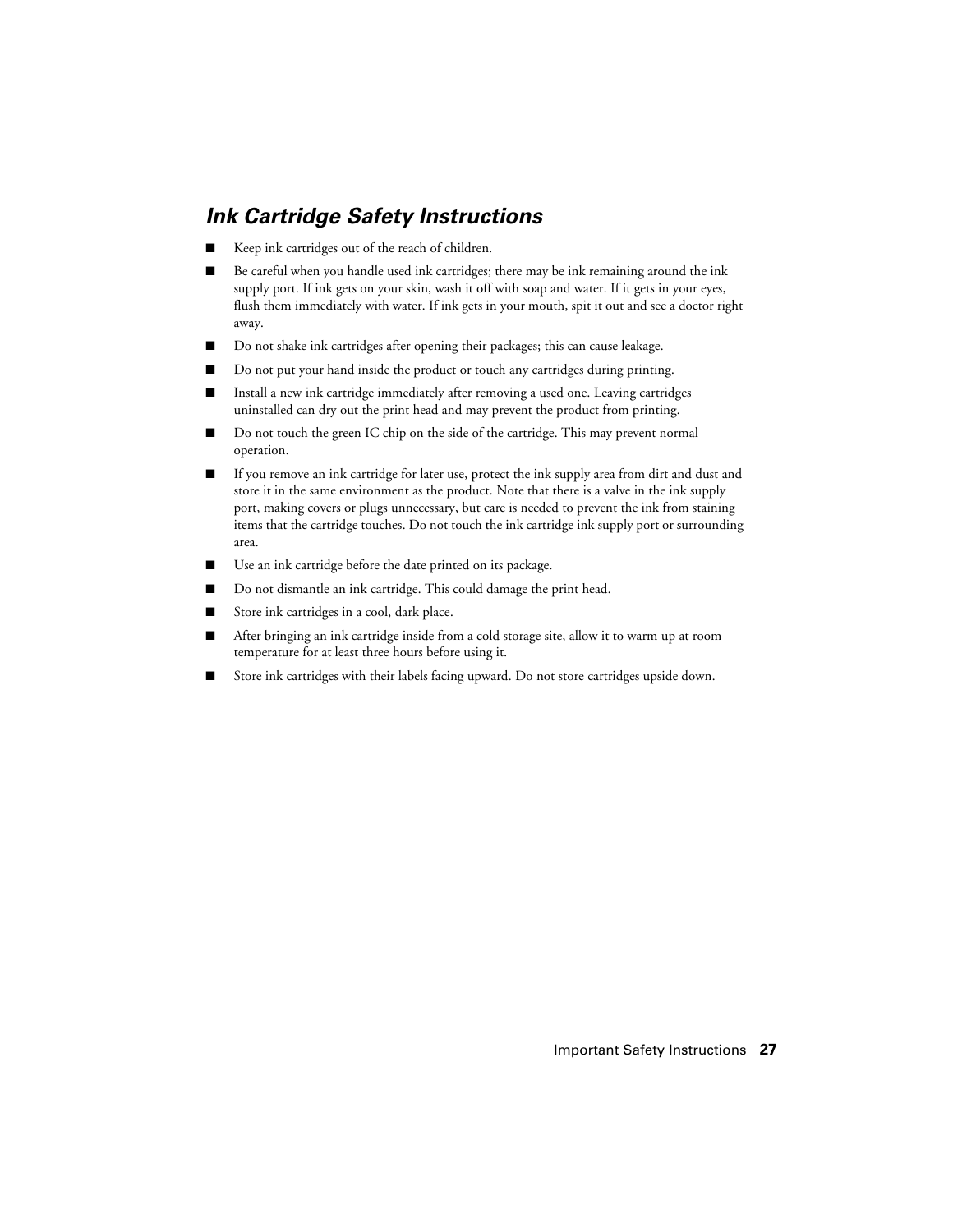## **FCC Compliance Statement**

#### *For United States Users*

This equipment has been tested and found to comply with the limits for a Class B digital device, pursuant to Part 15 of the FCC Rules. These limits are designed to provide reasonable protection against harmful interference in a residential installation. This equipment generates, uses, and can radiate radio frequency energy and, if not installed and used in accordance with the instructions, may cause harmful interference to radio or television reception. However, there is no guarantee that interference will not occur in a particular installation. If this equipment does cause interference to radio and television reception, which can be determined by turning the equipment off and on, the user is encouraged to try to correct the interference by one or more of the following measures:

- Reorient or relocate the receiving antenna.
- Increase the separation between the equipment and receiver.
- Connect the equipment into an outlet on a circuit different from that to which the receiver is connected.
- Consult the dealer or an experienced radio/TV technician for help.

#### *WARNING*

The connection of a non-shielded equipment interface cable to this equipment will invalidate the FCC Certification of this device and may cause interference levels which exceed the limits established by the FCC for this equipment. It is the responsibility of the user to obtain and use a shielded equipment interface cable with this device. If this equipment has more than one interface connector, do not leave cables connected to unused interfaces. Changes or modifications not expressly approved by the manufacturer could void the user's authority to operate the equipment.

#### *For Canadian Users*

This Class B digital apparatus complies with Canadian ICES-003.

*Cet appareil numérique de la classe B est conforme à la norme NMB-003 du Canada.*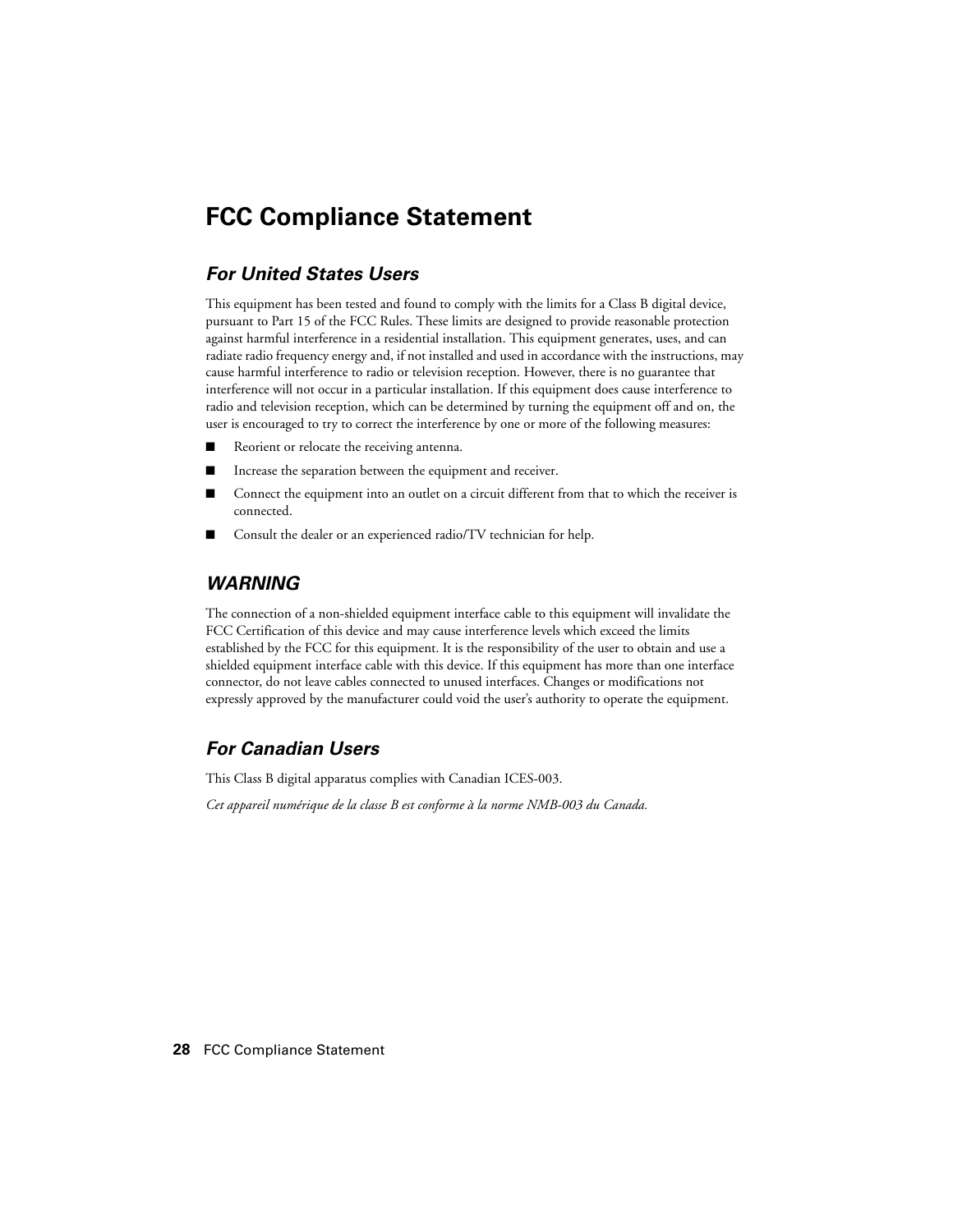# **Declaration of Conformity**

According to 47CFR, Part 2 and 15 for: Class B Personal Computers and Peripherals; and/or CPU Boards and Power Supplies used with Class B Personal Computers:

| We:         | Epson America, Inc.       |
|-------------|---------------------------|
| Located at: | MS 3-13                   |
|             | 3840 Kilroy Airport Way   |
|             | Long Beach, CA 90806      |
|             | Telephone: (562) 290-5254 |

Declare under sole responsibility that the product identified herein, complies with 47CFR Part 2 and 15 of the FCC rules as a Class B digital device. Each product marketed is identical to the representative unit tested and found to be compliant with the standards. Records maintained continue to reflect the equipment being produced can be expected to be within the variation accepted, due to quantity production and testing on a statistical basis as required by 47CFR §2.909. Operation is subject to the following two conditions: (1) this device may not cause harmful interference, and (2) this device must accept any interference received, including interference that may cause undesired operation.

| Trade Name:      | Epson                 |
|------------------|-----------------------|
| Type of Product: | Multifunction printer |
| Model:           | C <sub>461</sub> A    |

## **Epson America, Inc. Limited Warranty**

**What Is Covered:** Epson America, Inc. ("Epson") warrants to the original retail purchaser that the Epson printer covered by this limited warranty statement, if purchased and operated only in the United States, Canada, or Puerto Rico, will be free from defects in workmanship and materials for a period of one (1) year from the date of original purchase. For warranty service, you must provide proof of the date of original purchase.

**What Epson Will Do To Correct Problems:** Should your Epson printer prove defective during the warranty period, please call the Epson Connection at (562) 276-4382 (U.S.) or (905) 709-3839 (Canada) for warranty repair instructions and return authorization. An Epson service technician will provide telephone diagnostic service to determine whether the printer requires service. If service is needed, Epson will, at its option, exchange or repair the printer without charge for parts or labor. If Epson authorizes an exchange for the defective unit, Epson will ship a replacement printer to you, freight prepaid, so long as you use an address in the United States, Canada, or Puerto Rico. Shipments to other locations will be made freight collect. You are responsible for securely packaging the defective unit and returning it to Epson within five (5) working days of receipt of the replacement. Epson requires a debit or a credit card number to secure the cost of the replacement printer in the event that you fail to return the defective one. If Epson authorizes repair instead of exchange, Epson will direct you to send your printer to Epson or its authorized service center, where the printer will be repaired and sent back to you. You are responsible for packing the printer and for all costs to and from the Epson authorized service center. When warranty service involves the exchange of the printer or a part, the item replaced becomes Epson property. The replacement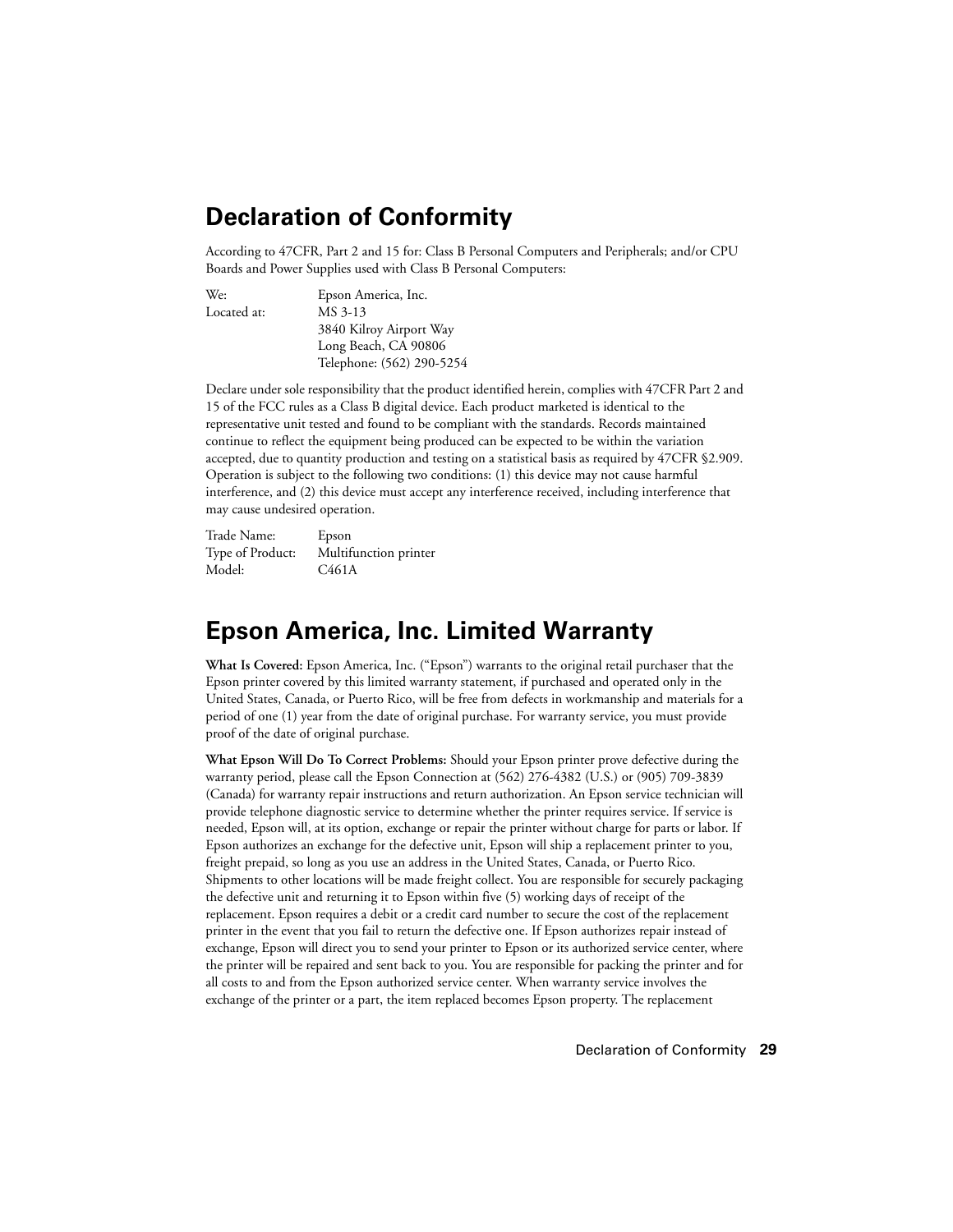printer or part may be new or refurbished to the Epson standard of quality, and, at Epson's option, may be another model of like kind and quality. Exchange products and parts assume the remaining warranty period of your original product covered by this limited warranty.

**What This Warranty Does Not Cover:** This warranty covers only normal use in the United States, Canada, or Puerto Rico. Using this product for continuous production or similar high duty purposes is not considered normal use; damage, maintenance or service from such use will not be covered under this warranty. This warranty is not transferable. This warranty does not cover any color change or fading of prints or reimbursement of materials or services required for reprinting. This warranty does not cover damage to the Epson product caused by parts or supplies not manufactured, distributed or certified by Epson. This warranty does not cover ribbons, ink cartridges or third party parts, components, or peripheral devices added to the Epson product after its shipment from Epson, e.g., dealer or user-added boards or components. Epson is not responsible for warranty service should the Epson label or logo or the rating label or serial number be removed or should the product fail to be properly maintained or fail to function properly as a result of misuse, abuse, improper installation, neglect, improper shipping, damage caused by disasters such as fire, flood, and lightning, improper electrical current, software problems, interaction with non-Epson products, or service other than by an Epson Authorized Servicer. If a claimed defect cannot be identified or reproduced, you will be held responsible for the costs incurred.

THE WARRANTY AND REMEDY PROVIDED ABOVE ARE EXCLUSIVE AND IN LIEU OF ALL OTHER EXPRESS OR IMPLIED WARRANTIES INCLUDING, BUT NOT LIMITED TO, THE IMPLIED WARRANTIES OF MERCHANTABILITY, NON-INFRINGEMENT OR FITNESS FOR A PARTICULAR PURPOSE. SOME LAWS DO NOT ALLOW THE EXCLUSION OF IMPLIED WARRANTIES. IF THESE LAWS APPLY, THEN ALL EXPRESS AND IMPLIED WARRANTIES ARE LIMITED TO THE WARRANTY PERIOD IDENTIFIED ABOVE. UNLESS STATED HEREIN, ANY STATEMENTS OR REPRESENTATIONS MADE BY ANY OTHER PERSON OR FIRM ARE VOID. IN NO EVENT SHALL EPSON OR ITS AFFILIATES BE LIABLE FOR ANY SPECIAL, INCIDENTAL OR CONSEQUENTIAL DAMAGES RESULTING FROM THE USE OR INABILITY TO USE THE EPSON PRODUCT, WHETHER RESULTING FROM BREACH OF WARRANTY OR ANY OTHER LEGAL THEORY. IN NO EVENT SHALL EPSON OR ITS AFFILIATES BE LIABLE FOR DAMAGES OF ANY KIND IN EXCESS OF THE ORIGINAL RETAIL PURCHASE PRICE OF THE PRODUCT.

In Canada, warranties include both warranties and conditions.

Some jurisdictions do not allow limitations on how long an implied warranty lasts, and some jurisdictions do not allow the exclusion or limitation of incidental or consequential damages, so the above limitations and exclusions may not apply to you. This warranty gives you specific legal rights and you may have other rights which vary from jurisdiction to jurisdiction.

To find the Epson Authorized Reseller nearest you, visit our website at: http://www.epson.com.

To find the Epson Customer Care Center nearest you, visit http://www.epson.com/support.

You can also write to: Epson America, Inc., P.O. Box 93012, Long Beach, CA 90809-3012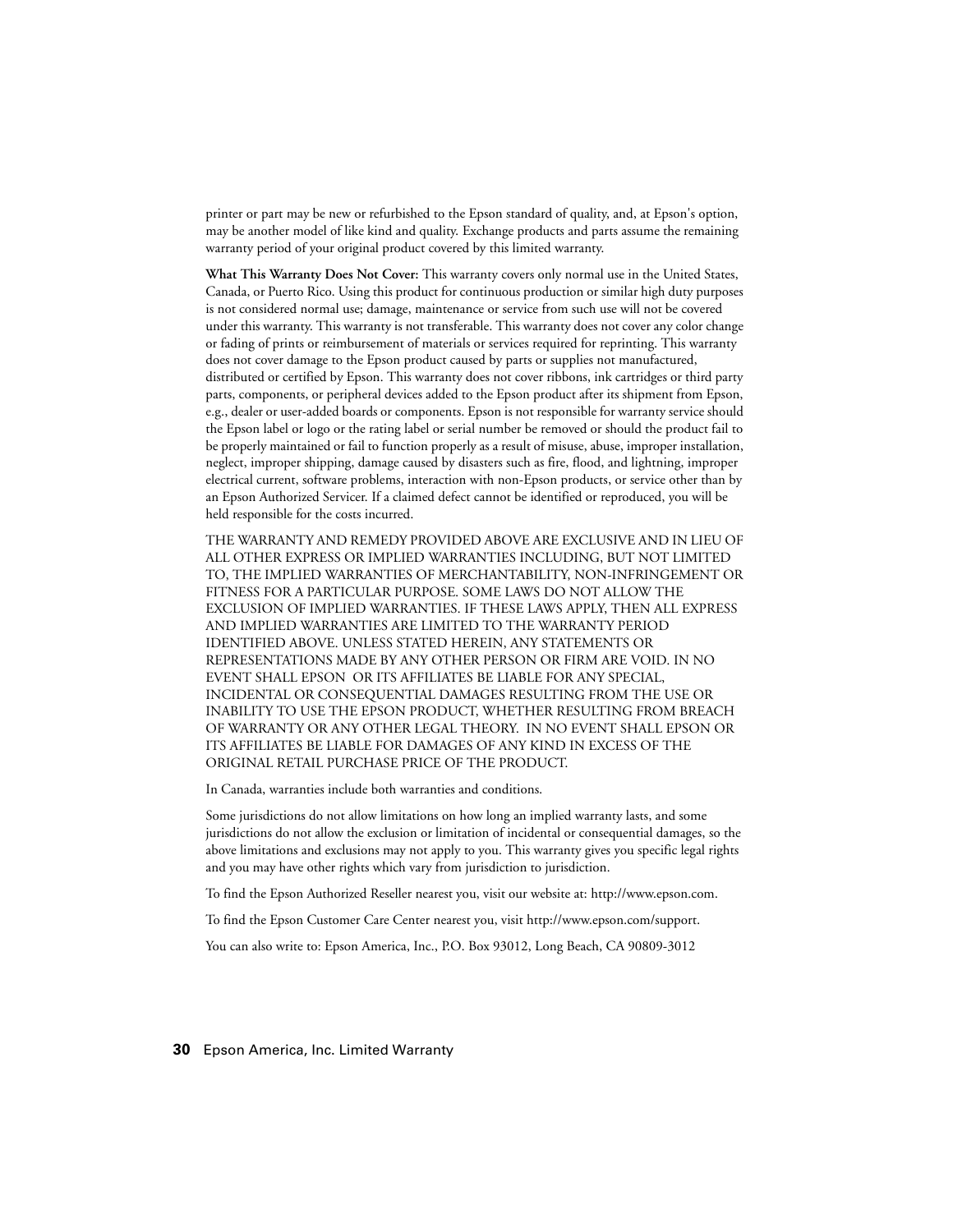# **Copyright Notice**

All rights reserved. No part of this publication may be reproduced, stored in a retrieval system, or transmitted in any form or by any means, electronic, mechanical, photocopying, recording, or otherwise, without the prior written permission of Seiko Epson Corporation. The information contained herein is designed only for use with this Epson product. Epson is not responsible for any use of this information as applied to other equipment.

Neither Seiko Epson Corporation nor its affiliates shall be liable to the purchaser of this product or third parties for damages, losses, costs, or expenses incurred by purchaser or third parties as a result of: accident, misuse, or abuse of this product or unauthorized modifications, repairs, or alterations to this product, or (excluding the U.S.) failure to strictly comply with Seiko Epson Corporation's operating and maintenance instructions.

Seiko Epson Corporation shall not be liable for any damages or problems arising from the use of any options or any consumable products other than those designated as Original Epson Products or Epson Approved Products by Seiko Epson Corporation.

In addition to software program rights owned by Seiko Epson Corporation, this product also includes open source software. Refer to OSS.pdf on your Printer Software CD-ROM for a list of open source software and software license terms applied to this printer.

### *Responsible Use of Copyrighted Materials*

Epson encourages each user to be responsible and respectful of the copyright laws when using any Epson product. While some countries' laws permit limited copying or reuse of copyrighted material in certain circumstances, those circumstances may not be as broad as some people assume. Contact your legal advisor for any questions regarding copyright law.

### *Trademarks*

Epson, Epson Stylus, and Supplies Central are registered trademarks and Epson Exceed Your Vision is a registered logomark of Seiko Epson Corporation.

Small-in-One is a trademark and Epson Connection is a service mark of Epson America, Inc.

General Notice: Other product names used herein are for identification purposes only and may be trademarks of their respective owners. Epson disclaims any and all rights in those marks.

This information is subject to change without notice.

© 2011 Epson America, Inc. 5/11